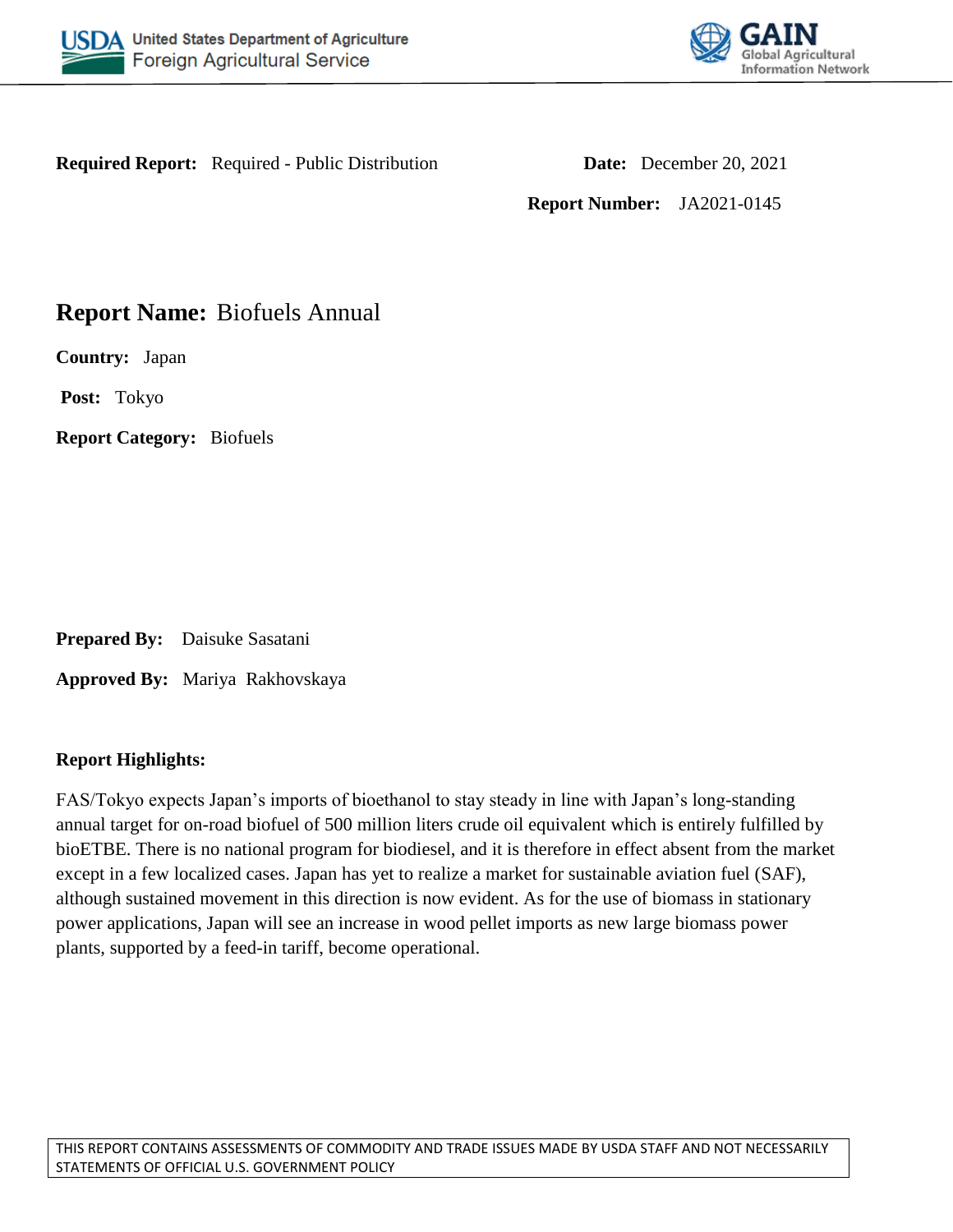## **Section I. Executive Summary**

In 2020, Japan's Prime Minister (PM) Yoshihide Suga pledged that Japan would become carbon neutral by 2050 and reduce its greenhouse gas (GHG) emissions by 46 percent by Japanese fiscal year (FY: April-March) 2030. In response, in 2021, the Agency of Natural Resources and Energy (ANRE) of the Ministry of Economy, Trade and Industry (METI) updated the Strategic Energy Plan (SEP) to increase the use of renewable energy sources (biomass, solar, wind, geothermal and hydro) to approximately 20 percent of Japanese primary energy supply sources by FY 2030. The new SEP does not call for an increase in the utilization of biofuels used in road transport to achieve Japan's GHG reduction commitment.

Japan's only existing transport biofuel commitment, a *de facto* mandate, of 500 million liters of crude oil equivalent<sup>1</sup> (LOE) for on-road transportation runs through FY 2022. To meet this target, Japan uses imported bioethanol-derived Ethyl Tert-Butyl Ether (ETBE), which is blended with gasoline by Japanese oil refineries. Japan's 2020 ETBE use represented a 1.9 average ethanol blend rate, or 850 million liters of bioethanol, derived from U.S. corn-based ethanol and Brazilian sugarcane-based ethanol. FAS/Japan forecasts Japan's 2021 transport bioethanol consumption at 823 million liters, in line with the Japan's biofuel target. Japan's on-road biodiesel use remains very limited at less than 15 million liters in FY 2019, the latest available data, derived domestically from used cooking oil. Japan aims to commercially utilize domestically produced sustainable aviation fuel (SAF) by 2030. Up to now, METI has supported some SAF application in Japan on a trial basis.

METI's feed-in tariff (FIT) program for renewable energy drives biomass consumption in the power sector. Under the program, power companies charge customers a premium for electricity derived from eligible biomass sources for 20 years. In 2020, Japan imported 2.02 million metric tons (MT) of wood pellets, and FAS/Tokyo forecasts imports to reach 3 million MT in 2021 as FIT-supported large-scale biomass power plants have come online. In 2021, Japan began to import commercial shipments of U.S. wood pellets. Since 2017, METI has lowered the FIT premium for the utilization of imported wood pellets, so the outlook for new multi-year contracts for wood pellets remains poor.

#### **Section II. Policy and Programs**

l

## **Renewable Energy and GHG Emissions**

During his October 26, 2020 address at the Extraordinary Diet Session, PM Suga<sup>2</sup> pledged that Japan would become carbon neutral by 2050. On April 22, 2021, at the Leaders' Summit on Climate hosted by the United States, PM Suga declared that Japan would aim to reduce its GHG emissions by 46 percent in FY 2030 from FY 2013 levels. In order to achieve PM Suga's emission goals, Japanese ministries needed to develop more ambitious plans compared to policies derived from Japan's [Long-term Strategy](https://unfccc.int/sites/default/files/resource/The%20Long-term%20Strategy%20under%20the%20Paris%20Agreement.pdf) 

<sup>&</sup>lt;sup>1</sup> The conversion factor for ethanol into crude oil equivalent is 0.607. Thus, 500 million liters of crude oil equivalent (LOE) is equal to 823.4 million liters of ethanol. Reference: METI's ["Provisions related to the Sophisticated Methods of Energy](http://www.enecho.meti.go.jp/notice/topics/017/)  [Supply Structure Act"](http://www.enecho.meti.go.jp/notice/topics/017/) (Japanese only).

<sup>&</sup>lt;sup>2</sup> In early October 2021, Yoshihide Suga stepped down as PM after a year in office. On October 4, 2021, Fumio Kishida was elected as the new PM. Both Suga and Kishida belong to the same Liberal Democratic Party.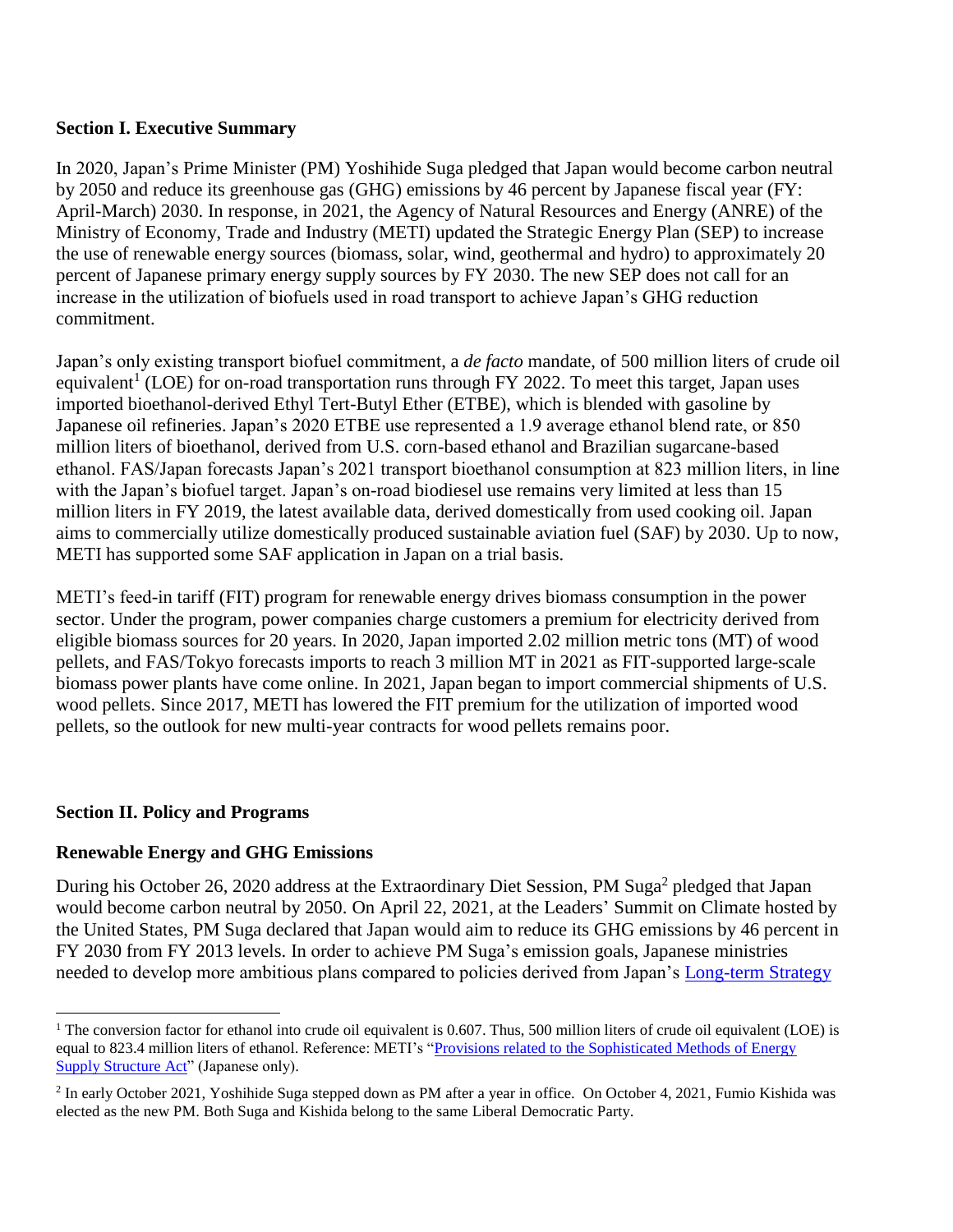[under the Paris Agreement](https://unfccc.int/sites/default/files/resource/The%20Long-term%20Strategy%20under%20the%20Paris%20Agreement.pdf) submitted to the United Nations Framework Convention on Climate Change (UNFCCC) in June 2019. Under the 2015 Paris Agreement, Japan's Intended Nationally Determined Contribution (INDC) was a 26 percent GHG emission reduction by FY 2030 compared to FY 2013 levels.

On October 22, 2021, the Cabinet approved the **6<sup>th</sup> [Strategic Energy Plan](https://www.enecho.meti.go.jp/category/others/basic_plan/)** (SEP). ANRE's SEP lays out Government of Japan's medium- to long-term energy policy and is revised every 3-4 years. To achieve Japan's 46 percent GHG reduction target by 2030, ANRE's [expert committee](https://www.enecho.meti.go.jp/committee/council/basic_policy_subcommittee/) began reviewing a proposed 6<sup>th</sup> SEP in October 2020 (for details about the 5<sup>th</sup> SEP approved by the Cabinet in 2018, please see [2020 Japan Biofuels Annual\)](https://www.fas.usda.gov/data/japan-biofuels-annual-4). On July 21, 2021, ANRE released the draft of the new 6<sup>th</sup> Strategic Energy Plan [\(JA2021-0113\)](https://www.fas.usda.gov/data/japan-japan-publishes-draft-6th-strategic-energy-plan) and opened the public comment period [\(JA2021-0126\)](https://www.fas.usda.gov/data/japan-japan-opens-public-comment-period-its-proposed-6th-strategic-energy-plan). With the adoption of the 6th SEP, METI expects local governments and the private sector, including utility companies and refineries, to integrate the Plan's elements into their operational plans.



#### **Figure 1. Actual and Intended Japan's Primary Energy Supply by Source**

Sources: [Summary of Draft SEP;](https://www.enecho.meti.go.jp/committee/council/basic_policy_subcommittee/2021/046/046_004.pdf) [Long-term Energy Supply and Demand Outlook;](https://www.meti.go.jp/english/press/2015/pdf/0716_01a.pdf) ANRE

- Notes: 1 liter crude oil equivalent  $(LOE) = 38.7$  megajoules  $(MJ)$ 
	- FY 2019 energy data is the most current data.

l

- Following ANRE's categorization, SEPs reference aggregated renewables (i.e., solar, biomass, wind, geothermal, hydro and recycled heat), while actual ANRE Energy Statistics break out these categories.

The 6th SEP contains METI's [provisional energy mix for FY 20303](https://www.enecho.meti.go.jp/committee/council/basic_policy_subcommittee/2021/046/046_004.pdf). Specifically, ANRE plans to reduce the total primary energy supply to approximately 430 billion LOE by FY 2030 from the 5th SEP target (Figure 1) by improving energy efficiency and reducing energy use. Several other key changes

<sup>&</sup>lt;sup>3</sup> ANRE will update and release the new long-term energy outlook. The provisional values may be revised in the final document.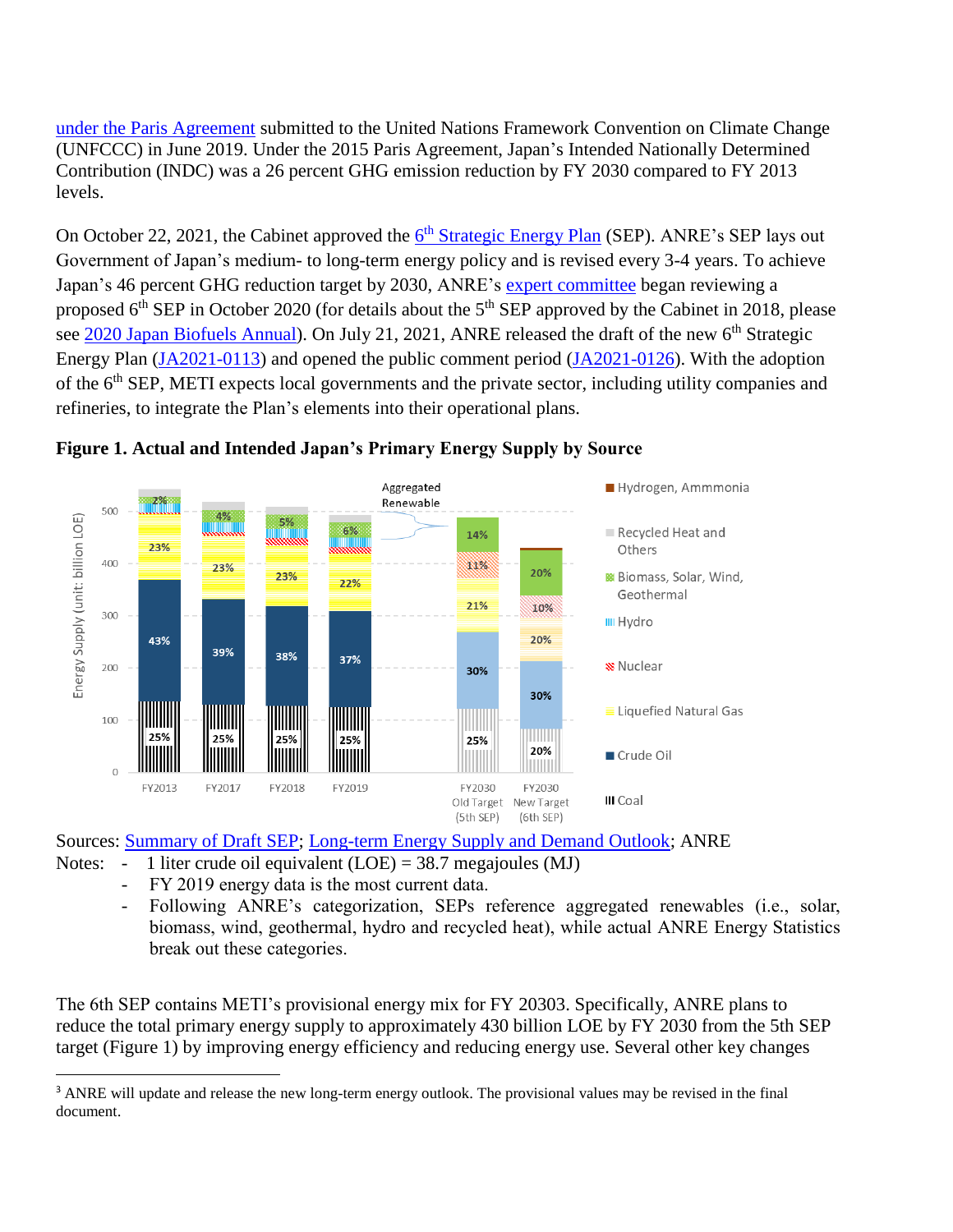from the 5th SEP to the 6th SEP include (details in Figure 1): (i) increase in the use of renewables (biomass, solar, wind, geothermal and hydro) to 20 percent; (ii) reduction in reliance on petroleum (to 30 percent) and coal (to 20 percent); and (iii) contribution of hydrogen and ammonia as new energy sources (approximately 1 percent).

According to the 6th SEP, ANRE aims to reduce GHG emissions from the transportation sector by 32 percent from FY 2019 to FY 2030 (Table 1) by expanding the use of electric vehicles (EV) including fuel cell vehicles (FCV), and introducing electrofuels (e-fuels) made from carbon dioxide and hydrogen. By 2035, METI intends to (i) ban new sales of petrol-fueled passenger vehicles<sup>4</sup> and (ii) have 20-30 percent of new sales of commercial vehicles weighing less than 8 tons for vehicles using an electric propulsion system (e.g., hybrid electric truck, FCV truck). To that end, for the next decade, Japan will emphasize research and development of e-fueled vehicles to be commercialized by 2040. The 6<sup>th</sup> SEP does not offer details on Japan's plans to utilize transport biofuels to reduce GHG emission. Presently, [the Government of Japan \(GOJ\) offers subsidies of up to 800,000 yen \(approximately \\$7,200\)](https://www.trade.gov/market-intelligence/japan-transition-electric-vehicles#:~:text=The%20GOJ%20is%20offering%20to,is%20about%207%2C200%20US%20Dollars) to encourage consumers to purchase clean energy vehicles. METI, the Ministry of Environment and local governments also have established programs to support the introduction of hydrogen refueling and EV charging stations throughout Japan.

| <b>Twist Text Direction by Decrets</b> (Cinc minion metre cons $\sigma \sigma_L$ equivalent (mini- $\sigma \sigma_L$ ec |  |                                 |          |                                |                          |                                  |                                  |  |  |  |
|-------------------------------------------------------------------------------------------------------------------------|--|---------------------------------|----------|--------------------------------|--------------------------|----------------------------------|----------------------------------|--|--|--|
|                                                                                                                         |  |                                 |          | FY 2019                        | FY 2030                  | $\overline{6}$ <sup>th</sup> SEP | $\overline{6}$ <sup>th</sup> SEP |  |  |  |
|                                                                                                                         |  |                                 | FY 2013* | Actual (latest<br>New Goal     |                          | <b>VS</b>                        | <b>VS</b>                        |  |  |  |
|                                                                                                                         |  |                                 | Actual   | $(6th$ SEP)<br>available data) |                          | FY 2013                          | FY 2019                          |  |  |  |
| Energy-derived GHG                                                                                                      |  |                                 | 1,239    | 1,031<br>680                   |                          | $-45%$                           | $-34%$                           |  |  |  |
|                                                                                                                         |  | <b>Industrial Sector</b>        | 463      | 384                            | 290                      | $-37%$                           | $-24%$                           |  |  |  |
|                                                                                                                         |  | <b>Business Sector</b>          | 238      | 193                            | 120                      | $-50%$                           | $-38%$                           |  |  |  |
|                                                                                                                         |  | <b>Household Sector</b>         | 208      | 159                            | 70                       | $-66%$                           | $-56%$                           |  |  |  |
|                                                                                                                         |  | <b>Energy Conversion Sector</b> | 106      | 89                             | 60                       | $-43%$                           | $-33%$                           |  |  |  |
|                                                                                                                         |  | <b>Transportation Sector</b>    | 224      | 206                            | 140                      | $-38%$                           | $-32%$                           |  |  |  |
|                                                                                                                         |  | of road transportation          | 195      | 179                            | -                        |                                  |                                  |  |  |  |
|                                                                                                                         |  | of domestic aviation            | 10       | 11                             | $\overline{\phantom{0}}$ | $\overline{\phantom{a}}$         |                                  |  |  |  |
|                                                                                                                         |  | of domestic navigation          | 11       | 11                             | $\overline{\phantom{a}}$ | -                                |                                  |  |  |  |

| Table 1. GHG Emission by Sectors (Unit: million metric tons CO <sub>2</sub> equivalent (MMT-CO <sub>2</sub> eq)) |  |  |  |  |  |
|------------------------------------------------------------------------------------------------------------------|--|--|--|--|--|
|------------------------------------------------------------------------------------------------------------------|--|--|--|--|--|

Sources: [Summary of Draft SEP;](https://www.enecho.meti.go.jp/committee/council/basic_policy_subcommittee/2021/046/046_004.pdf) [Long-term Energy Supply and Demand Outlook;](https://www.meti.go.jp/english/press/2015/pdf/0716_01a.pdf) ANRE

\* Reference point used by ANRE to measure progress toward its GHG emission target.

## *Electricity Generation*

 $\overline{\phantom{a}}$ 

In FY 2019, Japan's electricity generation accounted for 46 percent of Japan's primary energy supply. The gradual restart of nuclear power generation since the 2011 Fukushima disaster and expansion of renewable energy and energy efficiency gains have reduced the demand for imported fossil fuels and contributed to a continuous decline in GHG emissions. Electric power generation from renewable sources has been on the rise in Japan over the past several years. In the 6th SEP, ANRE plans to increase its reliance on renewable energy from 18 percent (185 billion kilowatt hour (kWh)) in FY 2019 to 36-38

<sup>4</sup> Hybrid vehicles will not be subject to the ban.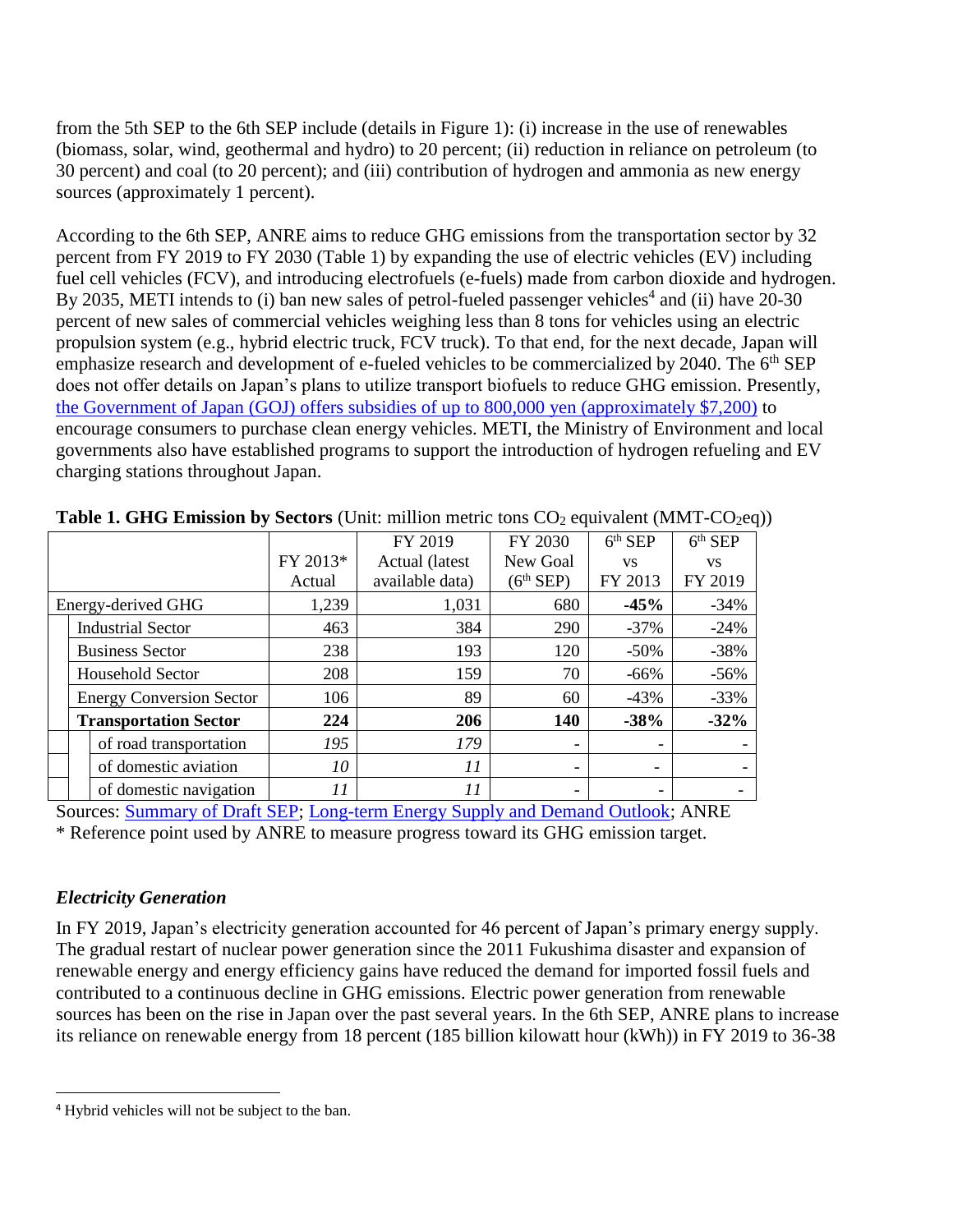percent (approximately 346 billion kWh) by FY 2030 (Figure 2). Thus, renewables would become the single largest source of electricity in Japan.



**Figure 2. Japan's Historical and Target Electric Energy Consumption by Source**

The 6th SEP calls for nearly doubling energy generation from biomass from FY 2019 to FY 2030 (Figure 3). In addition to specifying targets for different renewable types, the 6th SEP aims to add 20-40 billion kWh from renewables of a yet undetermined source.

**Figure 3. Comparison of FY 2030 Targets for Renewable Use for Energy Generation**



Sources: [Summary of Draft SEP;](https://www.enecho.meti.go.jp/committee/council/basic_policy_subcommittee/2021/046/046_004.pdf) [Long-term Energy Supply and Demand Outlook;](https://www.meti.go.jp/english/press/2015/pdf/0716_01a.pdf) ANRE

Sources: [Summary of Draft SEP;](https://www.enecho.meti.go.jp/committee/council/basic_policy_subcommittee/2021/046/046_004.pdf) [Long-term Energy Supply and Demand Outlook;](https://www.meti.go.jp/english/press/2015/pdf/0716_01a.pdf) ANRE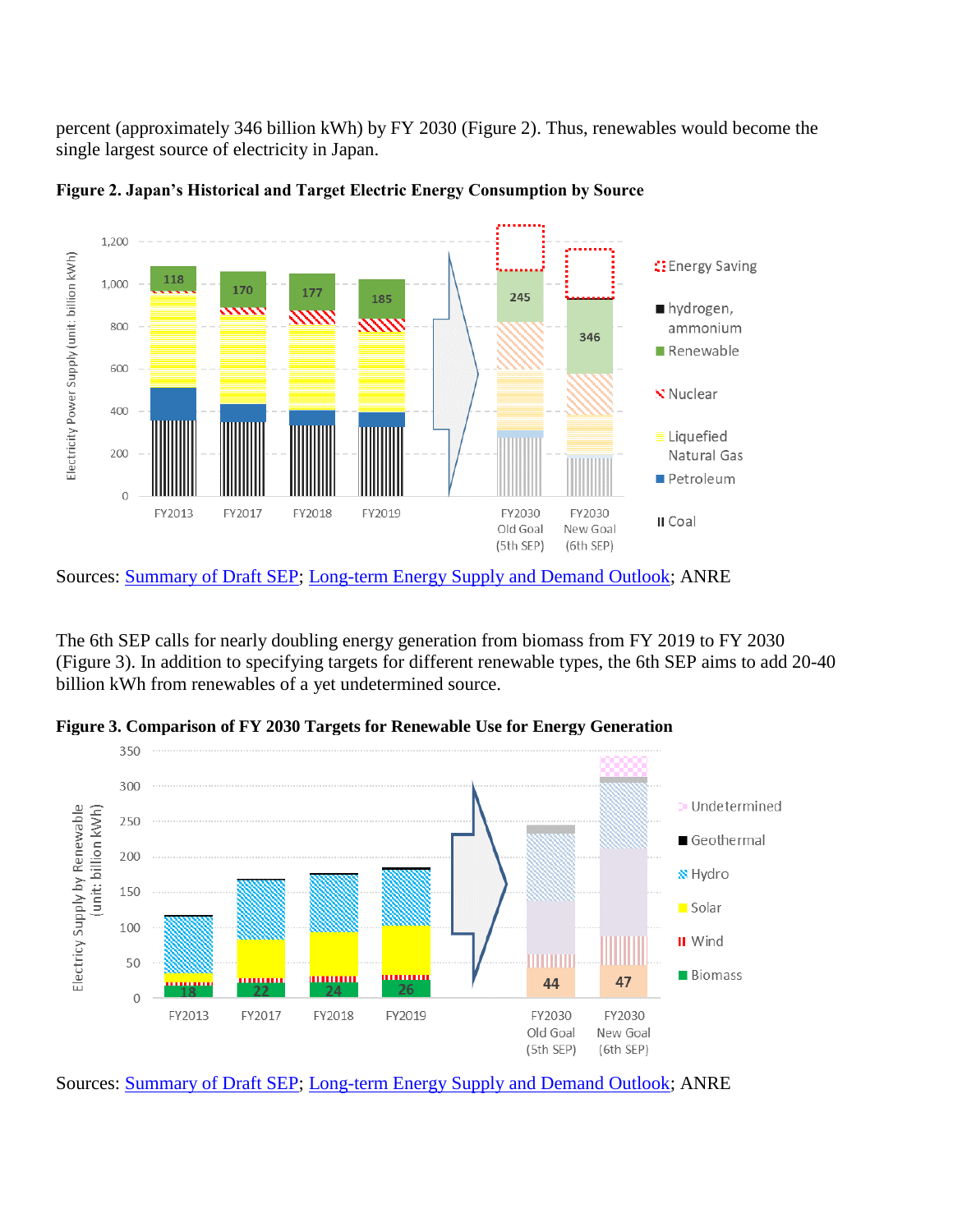In addition to GHG emission reduction, energy cost reduction is a key focus for METI. According to its August 3 2021 [outlook for electricity cost by source](https://www.enecho.meti.go.jp/committee/council/basic_policy_subcommittee/mitoshi/cost_wg/2021/data/08_05.pdf) for 2030, at around 29.8 yen per kWh (Figure 4), biomass will be among the most expensive energy sources due to the feedstock price, which accounts for over 70 percent of the cost. By contrast, METI expects solar energy cost to range between 8.2 to 11.8 yen per kWh (Figure 4). Nevertheless, METI's plan to shut down inefficient coal-fired power plants by 2030 to achieve carbon neutrality can create new opportunities for wood pellets through co-firing. In its April 23, 2021 [phase-out plan](https://www.meti.go.jp/shingikai/enecho/denryoku_gas/denryoku_gas/sekitan_karyoku_wg/20210423_report.html) for coal-fired power plants, METI will require a minimum of 43 percent total system efficiency<sup>5</sup> on average.





Source: [METI](https://www.enecho.meti.go.jp/committee/council/basic_policy_subcommittee/mitoshi/cost_wg/2021/data/08_05.pdf)

# **Biofuel Policy Framework and Execution**

Japan's transport biofuel consumption is driven by the Sophisticated Methods of Energy Supply Structure Act (hereafter abbreviated as "Sophisticated Act") that set a steady annual target of 500 million LOE between FY 2018-2022. In addition to the target, the Sophisticated Act established the following guidelines (i) GHG emission value for gasoline at  $88.74$  g-CO<sub>2</sub>eq/MJ [\(JA2020-0162\)](https://www.fas.usda.gov/data/japan-japan-raises-carbon-intensity-value-gasoline), (ii) GHG emission value for U.S. corn-based ethanol at 43.15 g-CO<sub>2</sub>eq/MJ [\(JA8026\)](http://gain.fas.usda.gov/Recent%20GAIN%20Publications/Japan%20Opens%20Doors%20to%20U.S.%20Ethanol_Tokyo_Japan_4-20-2018.pdf), (iii) GHG emission value for Brazilian sugarcane-based ethanol at 33.61 g-CO<sub>2</sub>eq/MJ, and (iv) GHG emission reduction target for transport bioethanol at 55 percent. METI plans to introduce a new Sophisticated Act in 2022.

Japanese oil refineries have collectively decided to meet the biofuel target by focusing on bioethanol (delivered in the form of bio-ETBE) over biodiesel due to variable biodiesel quality, higher biodiesel production costs, supply chain infrastructure investments required, and Japanese petroleum fuel demand.

 $\overline{\phantom{a}}$ <sup>5</sup> ANRE's basic calculation is total system efficiency = net useful electric output / (total fuel energy input – total biomass energy input), but expert committee is currently debating the details in the [interim report](https://www.meti.go.jp/shingikai/enecho/denryoku_gas/denryoku_gas/sekitan_karyoku_wg/pdf/20210423_2.pdf) (available in Japanese).

 $6$  Throughout this report, the currency exchange rate is estimated at \$1=110 Japanese yen.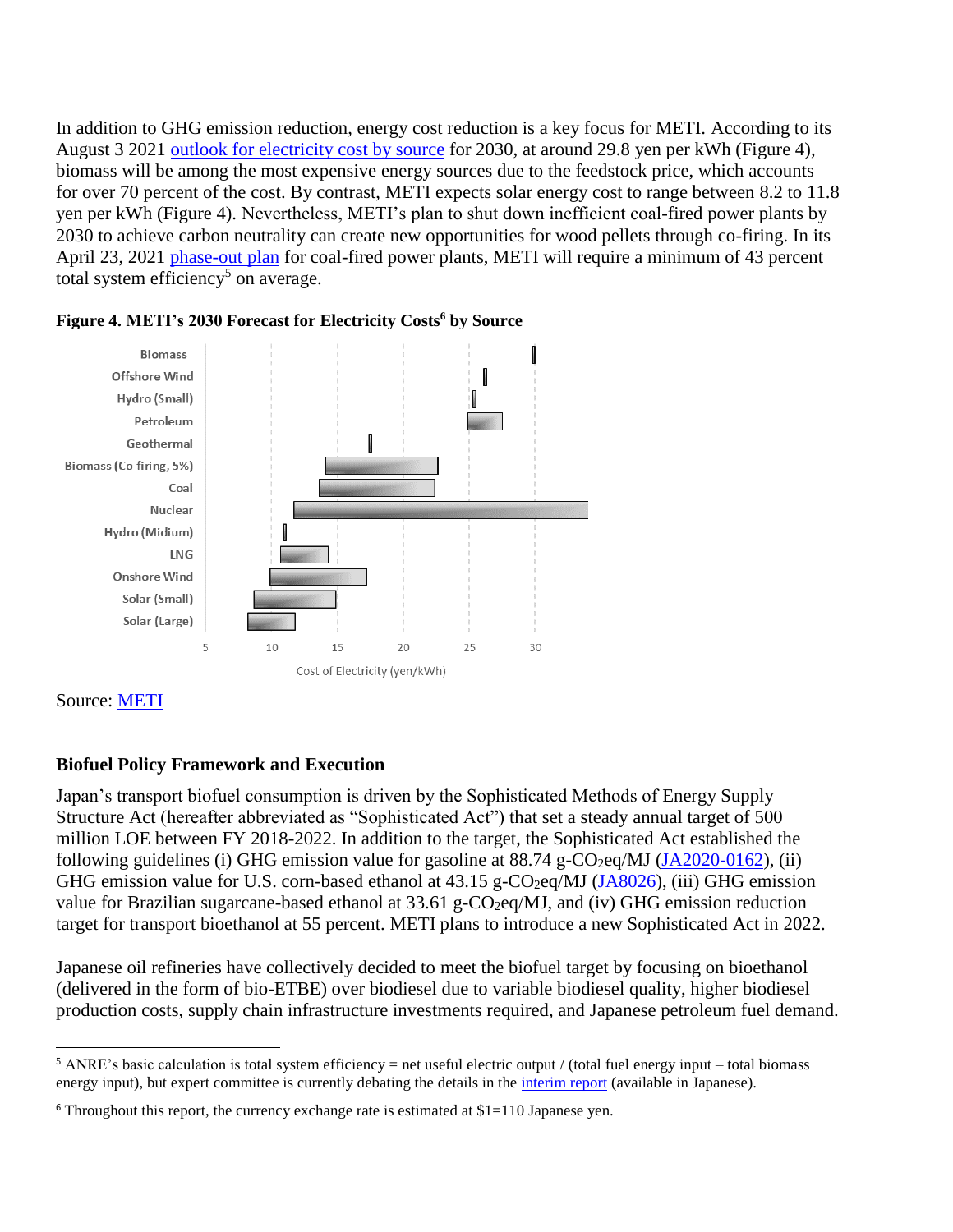The Japan Biofuels Supply LLP<sup>7</sup> (JBSL) represents large Japanese oil companies and blends 1,940 million liters of bio-ETBE (containing 823.7 million liters of bioethanol) a year to meet Japan's biofuel target. Since the established ETBE supply chain requires no additional investments in delivery infrastructure, JBSL has no interest in moving to a direct bioethanol blending system, which would require investments in a new supply chain. Due to the [Quality Control of Gasoline and Other Fuels Act](https://www.enecho.meti.go.jp/category/resources_and_fuel/distribution/hinnkakuhou/) (hereafter referred to as the "Quality Control Act"), the ETBE blend rate for gasoline cannot exceed approximately 8.3 percent (equivalent to a 3.5 percent direct ethanol blend rate) $8$ .

#### **Financial Supports for Biofuels**

#### *Biofuels Tax Policy*

 $\overline{\phantom{a}}$ 

Since 2008, Japan exempts fuel bioethanol from the gasoline tax (53.8 yen/liter) and oil and coal tax (2.8 yen/liter) under the Quality Control Act. Under Japan's current fuel tax structure, on a per liter basis, the retail price of bioethanol is comparable to that of gasoline (Figure 5) even though its energy density is 33 percent less.



## **Figure 5. Japan's Tax Structure of Liquid Fossil Fuels and Biofuels**

Sources: METI; Bank of Japan  $\$1 = 111.62$  yen as of October 6, 2021) Note: Average retail prices reported on October 6, 2021 for gasoline (160.0 yen/l or \$5.43/gallon), onroad diesel (139.9 yen/l or \$4.74/gallon) and heating oil (99.1 yen/l or \$3.36/gallon).

<sup>7</sup> As of October 2021, JBSL membership consists of JXTG Nippon Oil & Energy Corporation (ENEOS), Idemitsu-Showa Shell, Cosmo Oil, Fuji Oil Company, and Taiyo Oil Company.

<sup>8</sup> The Quality Control Act limits the maximum oxygen content to 1.3 percent or less.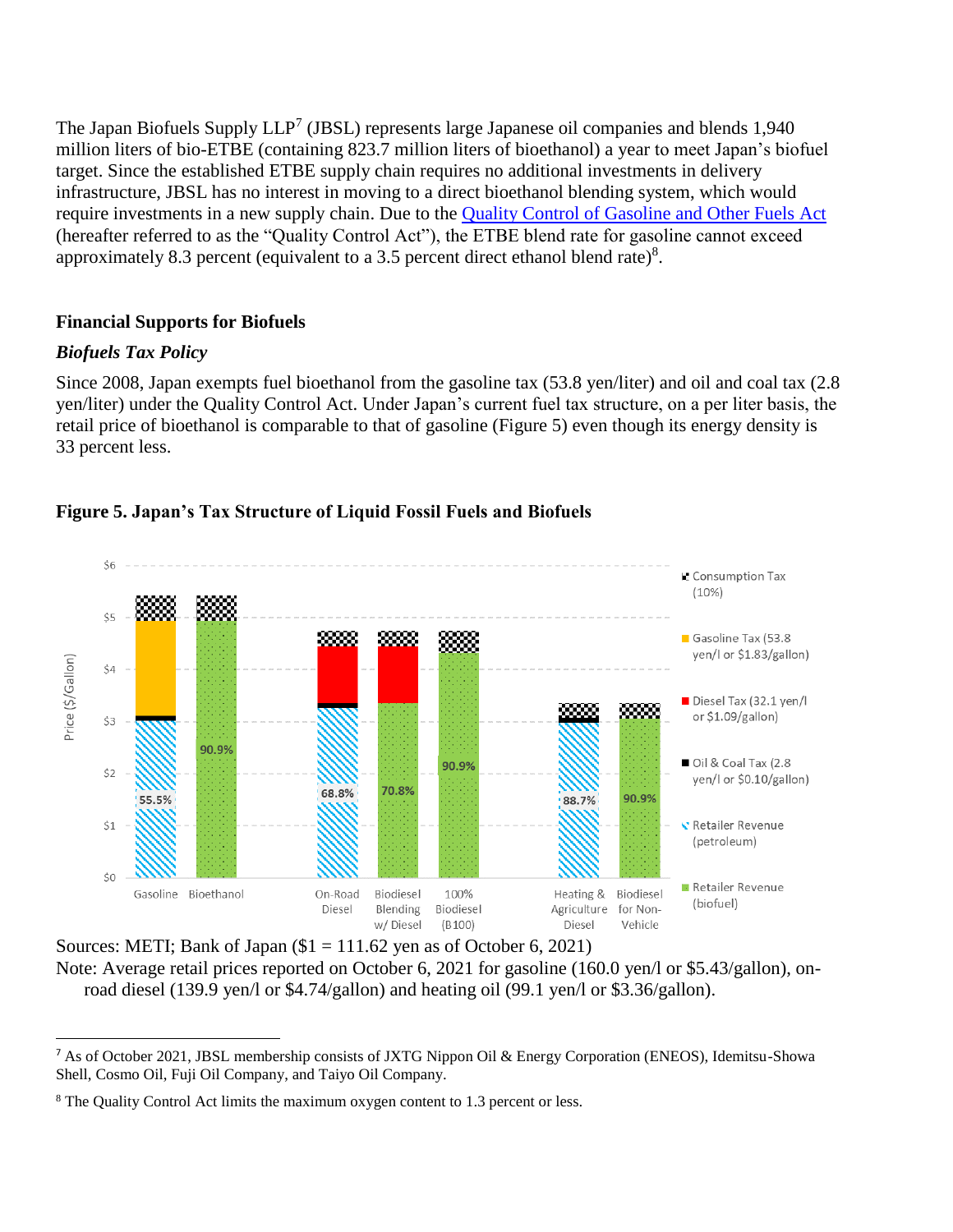Although Japan exempts biodiesel from the oil and coal tax (2.8 yen/liter), biodiesel is subject to the onroad diesel local tax  $(32.1 \text{ yen/liter})$  when blended with on-road diesel  $(e.g., B3, B5)^9$ . Biodiesel producers have frequently, though unsuccessfully, petitioned METI and the Ministry of Finance to revise the tax structure to expand the biodiesel market.

## *Feed-in Tariff (FIT) for Biomass Used in Electrical Power*

The FIT program applies only to electric power generation (Table 2). The tariff rates for unutilized woody biomass derived from domestic forest thinning operations are substantially higher than for imported biomass. The "general wood" category encompasses imported wood pellets, wood chips and agricultural residues/biomass, such as imported palm kernel shell (PKS). To promote smaller biomass power plants in rural community, the FIT program introduced facility-based higher tariff rates in 2015 for domestic unutilized wood and in 2017 for general wood.

| Fiscal<br>Year | Domestic Unutilized<br>Wood & Thinning<br>< 2MW | 2MW<     | < 10MW | General Wood (e.g., imported pellets,<br>sawmill residue, PKS)<br>10-20MW | Liquid<br><b>Biomass</b><br>(palm oil) | Salvaged<br>Lumber   |    |                      |    |
|----------------|-------------------------------------------------|----------|--------|---------------------------------------------------------------------------|----------------------------------------|----------------------|----|----------------------|----|
| 2012           |                                                 | 32<br>24 |        |                                                                           |                                        |                      | 13 |                      |    |
| 2013           | 32                                              |          |        | 24                                                                        |                                        |                      | 13 |                      |    |
| 2014           | 32                                              |          |        | 24                                                                        |                                        | General              | 13 |                      |    |
| 2015           | 40                                              | 32       |        | 24                                                                        | Wood                                   | 13                   |    |                      |    |
| 2016           | 40                                              | 32       |        | 24                                                                        |                                        | 13                   |    |                      |    |
| 2017           | 40                                              | 32       |        | 24                                                                        | 21                                     |                      | 13 |                      |    |
| 2018           | 40                                              | 32       | 24     | Auction<br>$(20.6*)$                                                      |                                        | Auction<br>$(20.6*)$ | 13 |                      |    |
| 2019           | 40                                              | 32       | 24     |                                                                           | Auction<br>$(19.6*)$                   | Auction<br>$(19.6*)$ | 13 |                      |    |
| 2020           | 40                                              | 32       | 24     | Auction<br>$(19.6*)$                                                      |                                        |                      |    | Auction<br>$(19.6*)$ | 13 |
| 2021           | 40                                              | 32       | 24     | Auction                                                                   |                                        | Auction              | 13 |                      |    |
| 2022           | 40                                              | 32       | 24     |                                                                           | Auction                                | Auction              | 13 |                      |    |

**Table 2. Biomass Feed-in Tariff by Fuel Category** (unit: yen/kWh)

Source: [ANRE](https://www.enecho.meti.go.jp/category/saving_and_new/saiene/kaitori/fit_kakaku.html)

 $\overline{a}$ 

Note: \* represents maximum acceptable prices, disclosed after the auctions.

In 2018, METI introduced an auction system for general wood power plants with output exceeding 10 megawatt (MW) and separately for biomass power plants utilizing liquid biomass (i.e., palm stearin oil). To achieve FIT eligibility, bidders need to offer a bid lower than an undisclosed maximum acceptable price. The price is based on the type of feedstock (e.g,, domestic wood, general wood, palm oil, etc.)

<sup>9</sup> The Quality Control Act limits the maximum biodiesel content in on-road diesel to 5 percent (B5) or less. Yet, 100 percent biodiesel falls outside the scope of the Quality Control Act, and some municipalities own B100 cars.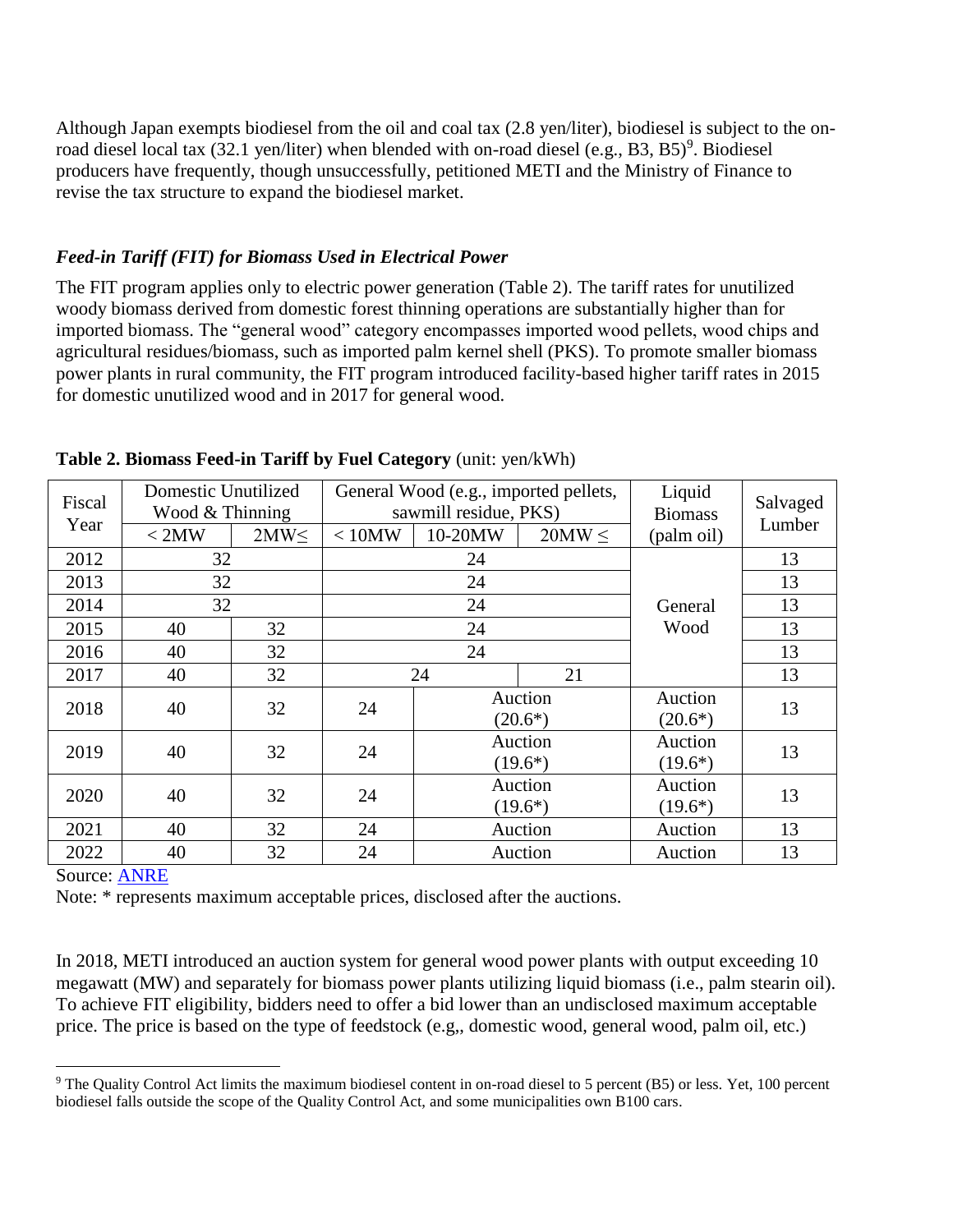without consideration for the relevant carbon intensity or emission values. Since the introduction of the auction system, no new biomass project has been deemed eligible for FIT. Experts explain that it is unlikely that new large scale biomass projects will be proposed under the current FIT price.

The 2020 [Energy Supply Resilience Act](https://www.meti.go.jp/press/2019/02/20200225001/20200225001.html) included three FIT-related revisions: (i) under a new feed-in premium (FIP) scheme, renewable energy producers can receive a premium on top of the market price under FIP, in addition to the fixed price under FIT; (ii) FIT and FIP can be used to finance power grid enhancement to connect scattered renewable energy power plants all over Japan; and (iii) METI can revoke FIT eligibility from approved power plants that do not become operational within a certain time frame [\(JA2020-0165\)](https://www.fas.usda.gov/data/japan-japan-proposes-revise-eligibility-biomass-feed-tariff-program). These changes will take effect on April 2022.

Japan plans to phase out low efficiency coal power plants in the near future. Yet, METI has not approved any new co-firing coal plants under the FIT program since April 2019<sup>10</sup>.

## **Environmental Sustainability and Certification**

To meet the biofuel target established under the Sophisticated Act, METI requires a proof of sustainability. JBSL typically relies on the [International Sustainability and Carbon Certification](https://www.iscc-system.org/) program.

For FIT-eligible biomass, Japan's Forestry Agency publishes [guidelines](https://www.rinya.maff.go.jp/j/riyou/biomass/hatudenriyou_guideline.html) (in Japanese only) for verification of sustainability/legality of forestry products [\(JA2019-0124\)](https://www.fas.usda.gov/data/japan-import-regulations-and-standards-wood-products). METI's [expert panel](https://www.meti.go.jp/shingikai/enecho/shoene_shinene/shin_energy/biomass_sus_wg/index.html) (in Japanese only) is currently reviewing biomass sustainability requirements, such as chain-of-custody certification programs and life-cycle GHG emissions.

Earlier, the same expert panel recommended tightening environmental and social standards for palm oil and PKS. METI initially announced that the FIT program will only accept the Roundtable on Sustainable Palm Oil (RSPO) certification for FIT-eligible palm oil from April 2021 and the Roundtable on Sustainable Biomaterials (RSB) certification for FIT-eligible PKS and palm trunks from April 2023. However, METI postponed enforcement by a year to 2022 and 2024, respectively. METI will also accept the Green Gold Label (GGL) as another FIT-eligible PKS and palm trunk certification scheme.

## **Import Policy: Tariff**

l

Japan does not impose a tariff on bio-ETBE imports, imports of bioethanol for the production of bio-ETBE, or imports of industrial ethanol. Under the 2020 U.S.-Japan Trade Agreement (USJTA), by FY 2028, Japan will eliminate the 10 percent tariff on ethanol imports for "other" uses (Harmonized System (HS): 2207.10-199), including fuel ethanol for direct blending. The tariff rate on ethanol imports for other uses from the United States is 6.3 percent in FY 2021 and will be 5.4 percent in FY 2022. METI's Ordinance for the Enforcement of the Ethanol Business regulates ethanol sales in Japan.

The tariff on biodiesel imports is 3.9 percent for WTO members, including the United States. Japan eliminated tariff on biodiesel for a number of countries with free trade agreements (e.g., United

<sup>&</sup>lt;sup>10</sup> Prior to April 2019, METI permitted FIT classification for coal power plants that co-fired biomass. As a result, there are approximately 40 FIT-eligible co-firing power plants in Japan.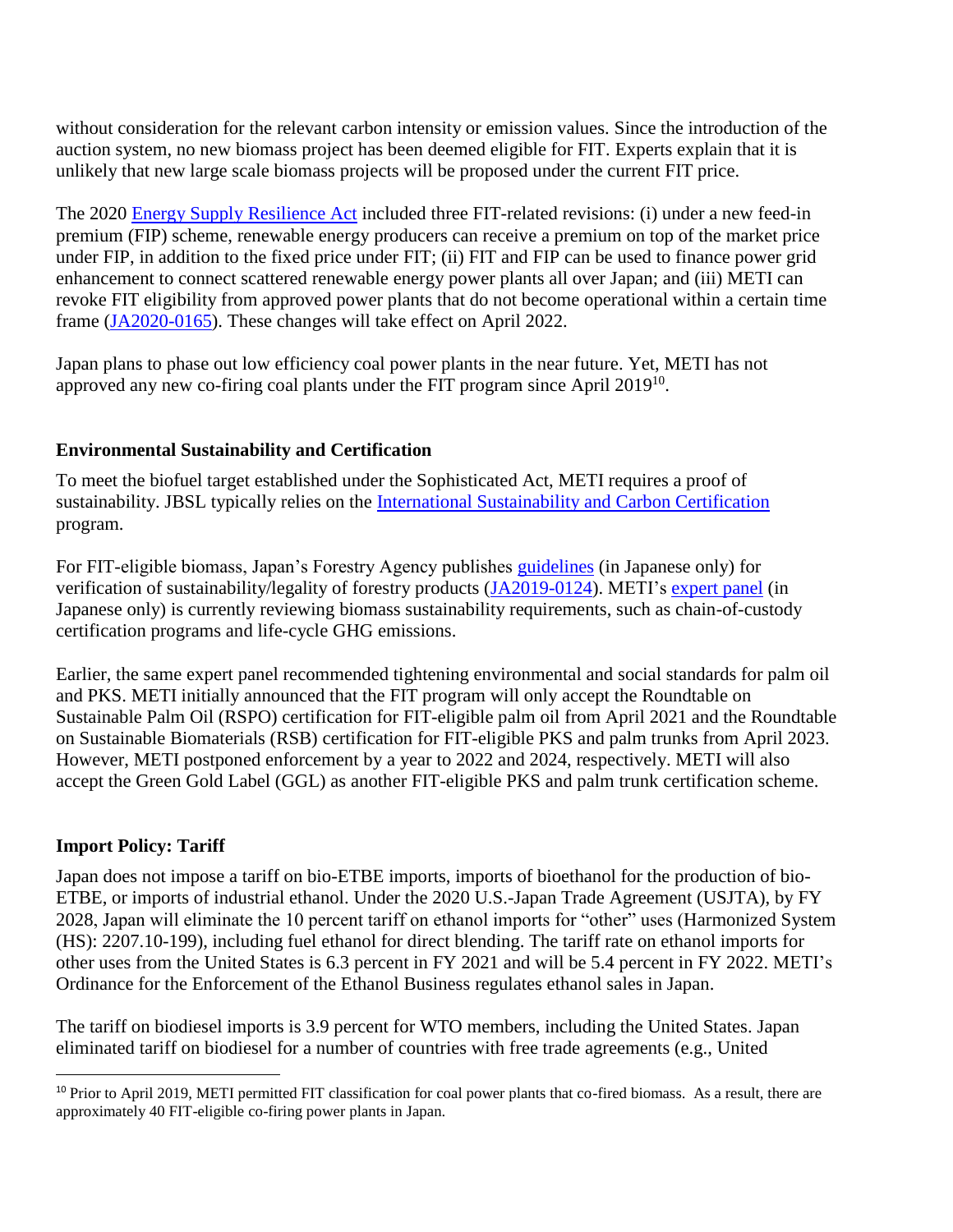Kingdom, Switzerland, EU, Comprehensive and Progressive Agreement for Trans-Pacific (CPTPP), and ASEAN). Nevertheless, Japan currently does not import biodiesel for on-road use.

Japan has no tariff on wood pellets and major agricultural residues, including palm kernel shell (PKS). Japan does not impose a duty on palm stearin oil from ASEAN countries per their trade agreements.

#### **Section III. Ethanol**

Bioethanol (ethyl alcohol) is made by fermenting the carbohydrate components of plant materials. Fossil-fuel derived "synthetic" ethanol<sup>11</sup> from ethylene and naphtha, is not used for fuel and is outside of the scope of this report. Table 3 lists fuel ethanol (and industrial ethanol to balance the table) use volumes and market penetration (average national blend rates).

#### **Consumption**

 $\overline{a}$ 

All major Japanese oil refineries that belong to the Petroleum Association of Japan (PAJ) blend only bio-ETBE, rather than directly ethanol, and sell ETBE blended gasoline in their retail gas stations. Due to a fire incident at the bio-ETBE production facility in Texas in early 2019, Japanese bioethanol fuel consumption fell 34 million liters short of the annual target volume in calendar year 2019. As the Sophisticated Act requires refineries to make up the shortage in the following fiscal year, in 2020 Japan's bioethanol fuel consumption reached 850 million liters<sup>12</sup>. Imported bio-ETBE represented approximately 94 percent of 2020 bioethanol fuel consumption, domestically produced bio-ETBE made from Brazilian ethanol was 6 percent, and a very small amount came from domestically produced rice bioethanol. With the year-over-year gasoline demand decline during COVID-19 in 2020 and rise in ETBE blending the same year, the year-over-year average national blend rate of ethanol rose from 1.6 percent to 1.9 percent.

As of September 2021, Japan has imported both bio-ETBE and bioethanol to produce bio-ETBE on schedule to reach the target volume, and FAS/Tokyo forecasts Japan to consume 823 million liters of bioethanol fuel in 2021, which is equivalent to the annual target volume. As gasoline demand recovered slightly from 2020 but still remains well below pre-Covid 2019 levels due to the COVID-19 pandemic, FAS/Tokyo forecasts the average national blend rate will remain elevated at 1.8 percent in 2021. The distribution channels for fuel and non-fuel ethanols are completely separate. To learn more about Japan's industrial ethanol market, please see [JA2021-0072.](https://www.fas.usda.gov/data/japan-industrial-ethanol-market-japan) Ethanol consumption for alcoholic beverages is beyond the scope of this report.

<sup>&</sup>lt;sup>11</sup> In addition of domestic production, Japan imports synthetic ethanol from South Africa and European countries. Trade statistics do not separate synthetic ethanol and bioethanol.

 $12$  Since Japanese target volume is on the Japanese fiscal year basis, the estimation based on calendar year shows some discrepancies.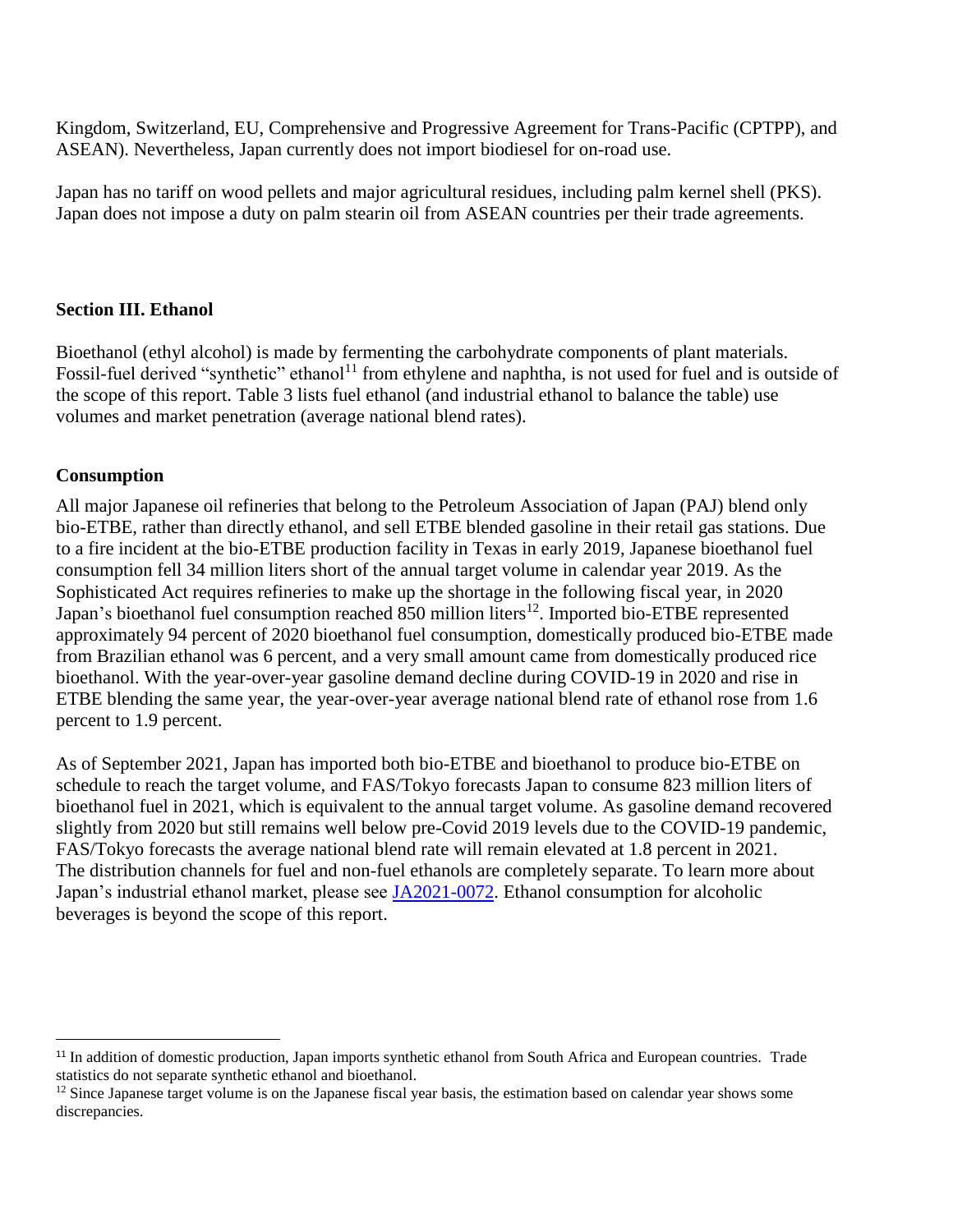| <b>Ethanol Used as Fuel and Other Industrial Chemicals (Million Liters)</b> |      |                |      |      |       |                |                |                |                |                                                                       |  |
|-----------------------------------------------------------------------------|------|----------------|------|------|-------|----------------|----------------|----------------|----------------|-----------------------------------------------------------------------|--|
| Calendar Year                                                               | 2012 | 2013           | 2014 | 2015 | 2016  | 2017           | 2018           | 2019           | 2020           | 2021f                                                                 |  |
| <b>Beginning Stocks</b>                                                     | 46   | 72             | 62   | 95   | 82    | 89             | 84             | 60             | 78             | 61                                                                    |  |
| Fuel Begin Stocks                                                           | 10   | 27             | 23   | 55   | 44    | 46             | 44             | 22             | 23             | 16                                                                    |  |
| Production                                                                  | 27   | 20             | 17   | 2    | 1     | 0.2            | 0.2            | 0.2            | 0.2            | $\mathbf 0$                                                           |  |
| Fuel Production                                                             | 27   | 20             | 17   | 2    | 1     | 0.2            | 0.2            | 0.2            | 0.2            | $\overline{0}$                                                        |  |
| Imports                                                                     | 653  | 719            | 890  | 938  | 1,160 | 1,197          | 1,181          | 1,171          | 1,386          | 1,292                                                                 |  |
| <b>Industrial Imports</b>                                                   | 305  | 325            | 372  | 329  | 417   | 383            | 383            | 380            | 543            | 465                                                                   |  |
| Fuel Imports                                                                | 348  | 394            | 518  | 609  | 743   | 814            | 798            | 791            | 843            | 827                                                                   |  |
| > of which to make ETBE                                                     | 60   | 60             | 60   | 70   | 55    | 87             | 60             | 66             | 54             | 67                                                                    |  |
| >imported as ETBE                                                           | 288  | 334            | 458  | 539  | 688   | 727            | 738            | 725            | 789            | 760                                                                   |  |
| <b>Exports</b>                                                              | 1    | $\overline{0}$ | 0    | 0    | 0     | $\Omega$       | $\overline{0}$ | $\mathbf 0$    | 0              | $\mathbf 0$                                                           |  |
| <b>Consumption</b>                                                          | 653  | 749            | 875  | 953  | 1,154 | 1,202          | 1,205          | 1,153          | 1,403          | 1,283                                                                 |  |
| Non-Fuel Consumption                                                        | 295  | 331            | 371  | 331  | 412   | 386            | 385            | 363            | 553            | 460                                                                   |  |
| >for food industry                                                          | 178  | 182            | 183  | 188  | 190   | 186            | 202            | 209            | 205            | 205                                                                   |  |
| >for other uses                                                             | 117  | 148            | 188  | 143  | 222   | 200            | 183            | 154            | 348            | 255                                                                   |  |
| <b>Fuel Consumption</b>                                                     | 358  | 418            | 504  | 622  | 741   | 816            | 820            | 790            | 850            | 823                                                                   |  |
| >as bio-ETBE                                                                | 356  | 415            | 501  | 620  | 741   | 816            | 820            | 790            | 850            | 823                                                                   |  |
| <b>Ending Stocks</b>                                                        | 72   | 62             | 95   | 82   | 89    | 84             | 60             | 78             | 61             | 70                                                                    |  |
| <b>Fuel Ending Stocks</b>                                                   | 27   | 23             | 55   | 44   | 46    | 44             | 22             | 23             | 16             | 20                                                                    |  |
| Refineries Producing Fuel Ethanol (Million Liters)                          |      |                |      |      |       |                |                |                |                |                                                                       |  |
| Number of Refineries                                                        | 5    | 5              | 5    | 3    | 3     | 1              | 1              | 1              | 1              |                                                                       |  |
| Nameplate Capacity                                                          | 35   | 34             | 34   | 34   | 4     | 1              | 1              | 1              | $\mathbf{1}$   | 1                                                                     |  |
| Capacity Use (%)                                                            | 76%  | 58%            | 51%  | 7%   | 15%   | 19%            | 19%            | 20%            | 15%            | 0%                                                                    |  |
| Feedstock Used for Fuel Ethanol (1,000 MT)                                  |      |                |      |      |       |                |                |                |                |                                                                       |  |
| Rice                                                                        | 2    | $\overline{2}$ | 2    | 1    | 1     | $\overline{0}$ | 1              | $\overline{0}$ | $\overline{0}$ |                                                                       |  |
| <b>Market Penetration (Million Liters)</b>                                  |      |                |      |      |       |                |                |                |                |                                                                       |  |
| Fuel Ethanol Use                                                            | 358  | 418            | 504  | 622  | 741   | 816            | 820            | 790            | 850            | 823                                                                   |  |
| Gasoline Pool                                                               |      |                |      |      |       |                |                |                |                | 57,094 55,234 53,608 53,113 52,849 51,904 50,999 49,651 45,500 46,000 |  |
| Blend Rate (%)                                                              | 0.6% | 0.8%           | 0.9% | 1.2% | 1.4%  | 1.6%           | 1.6%           | 1.6%           | 1.9%           | 1.8%                                                                  |  |

# **Table 3. Fuel and Industrial Bioethanol Use in Japan (2011-2020)**

Sources: Japan Customs; Japan Alcohol Association; ANRE Total Energy Statistics; ANRE Petroleum **Statistics** 

Note: *f* = forecast based on year-to-date data by FAS/Tokyo

1 liter of bio-ETBE contains 0.4237 liters of bioethanol; 1 liter of bioethanol = 0.607 LOE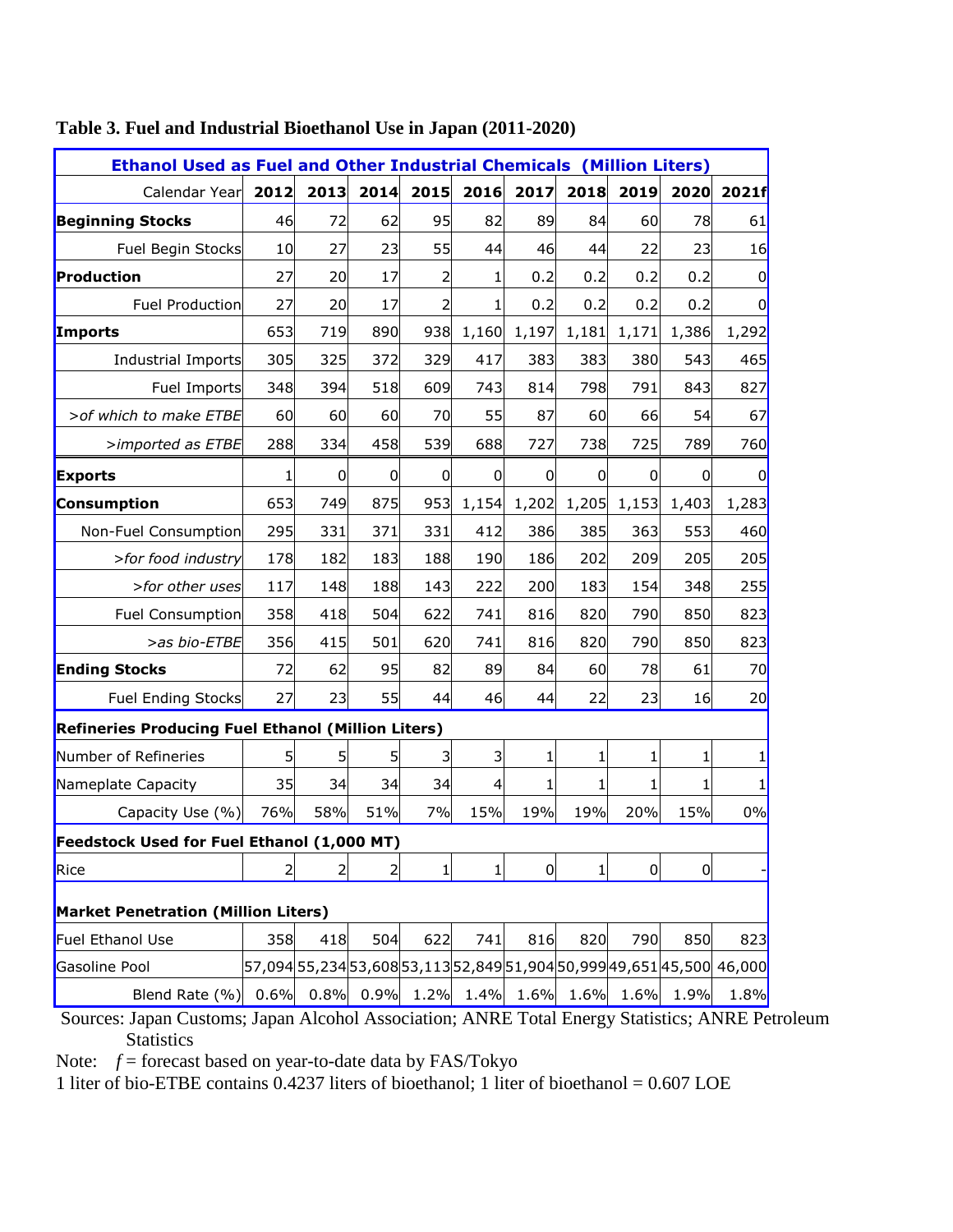# **Production**

Between 2017 and 2020, the National Federation of Agricultural Cooperative Associations (JA Zennoh) operated the only domestic bioethanol production plant. In 2020, JA Zen-noh produced 0.15 million liters of fuel bioethanol from 0.5 million metric tons of domestic high-yield long-grain rice in Niigata Prefecture. The plant operated only three months a year and was not self-sustaining. The six local JA Zen-noh Niigata gas stations<sup>13</sup> sold the resulting E3 blend. As of October 2021, JA Zen-noh is renovating the bioethanol plant and has not produced any ethanol since the start of 2021.

# **Trade**

Japan's fuel bioethanol consumption relies virtually entirely on imports (Table 3). In 2020, Japan imported 54 million liters from Brazil to produce bio-ETBE in Japan, in addition to 789 million ethanolequivalent liters imported as bio-ETBE. As of October 2021, the United States has not exported ethanol directly to Japan for fuel. Direct U.S. ethanol exports are destined for industrial use and first shipped to bonded warehouses in South Korea. Therefore, there is a substantial difference between U.S. export trade data and Japan's import data for ethanol (see [JA2021-0072](https://www.fas.usda.gov/data/japan-industrial-ethanol-market-japan) for details).

Japan assigns a different HS code to imported ethanol based on anticipated end use (i.e., industrial, bio-ETBE, production of alcoholic beverage, or unknown). For ethanol imports assigned HS code 2207.10- 199 ("miscellaneous and undetermined"), FAS/Tokyo estimated end use (Table 3) based on METI's consumption data.

According to industry experts, some food manufacturers that utilize ethanol request sugarcane-based ethanol. Brazil dominates the ethanol market for "industrial" use, including the food industry market, at 95 percent in 2020. In 2020, Japan increased imports of synthetic ethanol from European countries, South Africa and China under "miscellaneous and undetermined" ethanol. On the other hand, the 2020 market share of Pakistan's sugarcane-based ethanol decreased.

l <sup>13</sup> JA Zen-noh does not refine crude oil and is not a member of PAJ. The share of gas station in Japan: ENEOS 45 percent, Idemitsu-Showa Shell 22 percent, Cosmo 10 percent and JA Zen-noh 7 percent.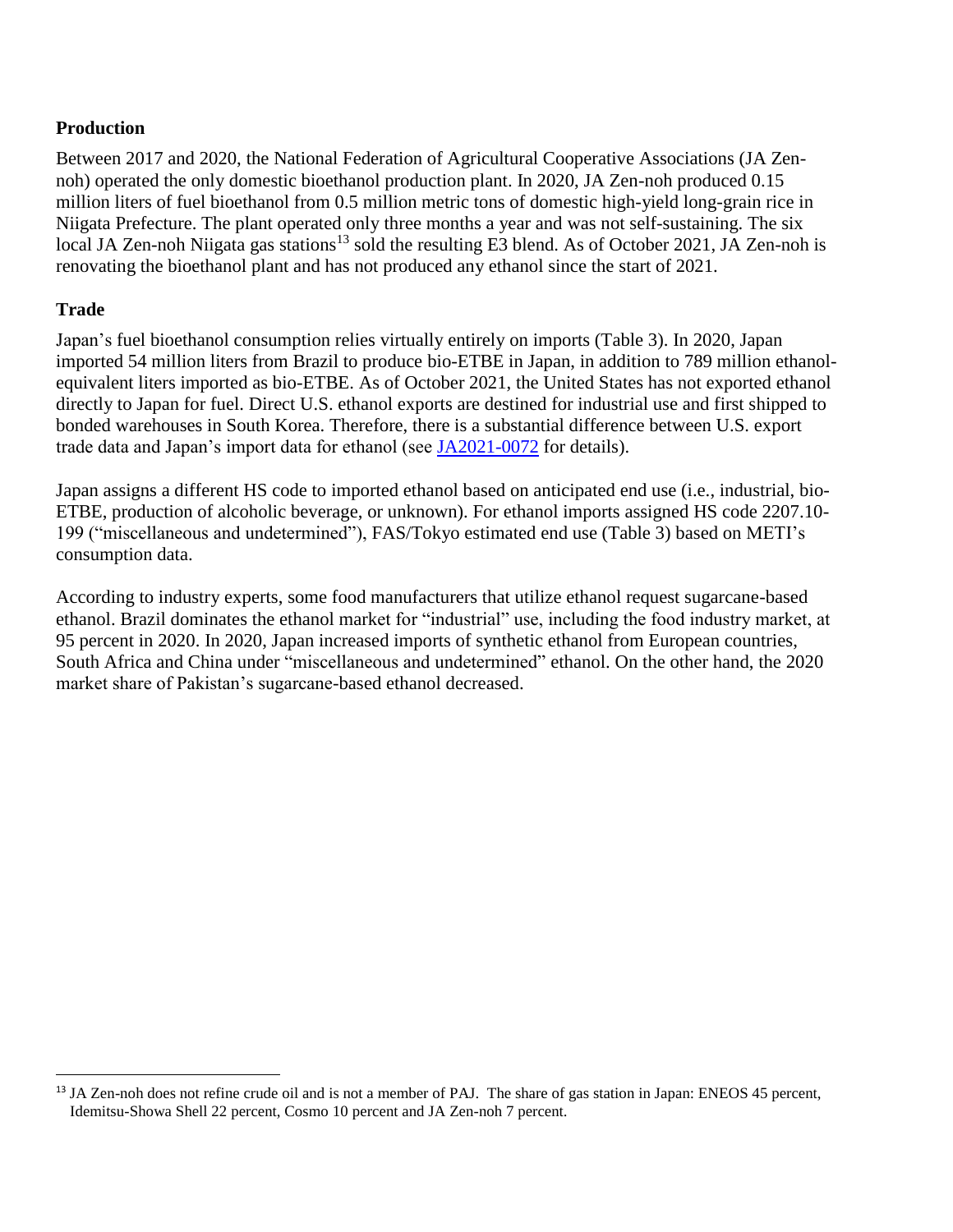## **Section V. Biodiesel**

Biodiesel, or fatty acid methyl esters, is produced from lipids derived from plants and animals (both virgin and waste-stream sources).

| <b>Biodiesel (Million Liters)</b>          |        |              |             |        |             |         |        |         |             |         |  |
|--------------------------------------------|--------|--------------|-------------|--------|-------------|---------|--------|---------|-------------|---------|--|
| Calendar Year                              | 2012   | 2013         | 2014        | 2015   | 2016        | 2017    | 2018   | 2019    | 2020e       | 2021f   |  |
| <b>Beginning Stocks</b>                    | 0      | 0            | 0           | 0      | 0           | 0       | 0      | 0       | 0           | 0       |  |
| <b>Production</b>                          | 9      | 10           | 16          | 17     | 15          | 17      | 20     | 23      | 23          | 22      |  |
| <b>Imports</b>                             | 0      | 1            | 1           |        |             |         | 1      | 1       | 1           | 1       |  |
| <b>Exports</b>                             | 2      | 3            | 3           | 4      | 6           | 6       | 7      | 9       | 9           | 8       |  |
| <b>Consumption</b>                         | 7      | 7            | 13          | 15     | 11          | 13      | 14     | 15      | 15          | 15      |  |
| <b>Ending Stocks</b>                       | 0      | 0            | $\mathbf 0$ | 0      | $\mathbf 0$ | 0       | 0      | 0       | $\mathbf 0$ | 0       |  |
| Feedstock Use (1,000 MT)                   |        |              |             |        |             |         |        |         |             |         |  |
| Used Cooking Oil                           | 9      | 9            | 15          | 16     | 14          | 16      | 19     | 22      | 22          | 22      |  |
| Rapeseed Oil                               | 0      | $\mathbf{1}$ |             | 0      | $\mathbf 0$ | 0       | 0      | 0       | 0           | 0       |  |
| <b>Market Penetration (Million Liters)</b> |        |              |             |        |             |         |        |         |             |         |  |
| Biodiesel, on-road use                     | 5      | 6            | 11          | 12     | 9           | 10      | 11     | 13      | 13          | 13      |  |
| Diesel Pool, on-road use                   | 33,402 | 33,753       | 33,789      | 33,665 | 33,372      | 33,664  | 33,852 | 33,977  | 31,889      | 32,000  |  |
| Blend Rate (%)                             | 0.0%   | $0.0\%$      | 0.0%        | 0.0%   | $0.0\%$     | $0.0\%$ | 0.0%   | $0.0\%$ | $0.0\%$     | $0.0\%$ |  |
| Diesel Pool, total                         | 67,640 | 65,192       | 63,739      | 61,376 | 61,885      | 61,847  | 60,573 | 58,953  | 55,992      | 56,000  |  |

#### **Table 4. Biodiesel Production and Use in Japan (2011-2020)**

Note: *e*=estimate and *f* = forecast by FAS/Tokyo

Sources: National Biodiesel Fuel Utilization Promotion Council; METI; Japan Customs

Japanese oil industry does not expect biodiesel to become a major motor fuel in Japan. Still, some municipalities have small-scale, localized environmental projects focused on biodiesel production from used cooking oil (UCO), essentially the only feedstock used as of 2021. The Quality Control Act limits direct biodiesel blend up to 5 percent direct blend (B5) on road transportation. As the Quality Control Act does not regulate non-fossil fuels, B100 is allowed as METI does not classify it as fossil fuel.

The City of Kyoto has the largest **biodiesel project** in Japan with a daily capacity of 5,000 liters. The City of Kyoto collaborates with citizen volunteers to collect UCO used to manufacture biodiesel at the facility. As of March 2018, the latest available data, the City of Kyoto owned 70 B100 garbage collection vehicles, 97 B5 garbage collection vehicles and 108 B5 buses. In FY 2018, the City of Kyoto fleet consumed 570,000 liters of biodiesel.

In FY 2019 (the most recent available energy statistics), Japan consumed 14.8 million liters of biodiesel. Based on the National Biodiesel Fuel Utilization Promotion Council's consistent annual survey results, FAS/Tokyo estimates Japan's biodiesel consumption at 15 million for on-road diesel in 2020 and 2021.

In 2020, Japan exported 9 million liters of biodiesel to Switzerland. Since 2013, Japan has imported roughly 1 million liters of biodiesel (HS code 3826.00-000) per year, mostly palm oil from Malaysia and jatropha oil from the Philippines for uses other than on-road fuel.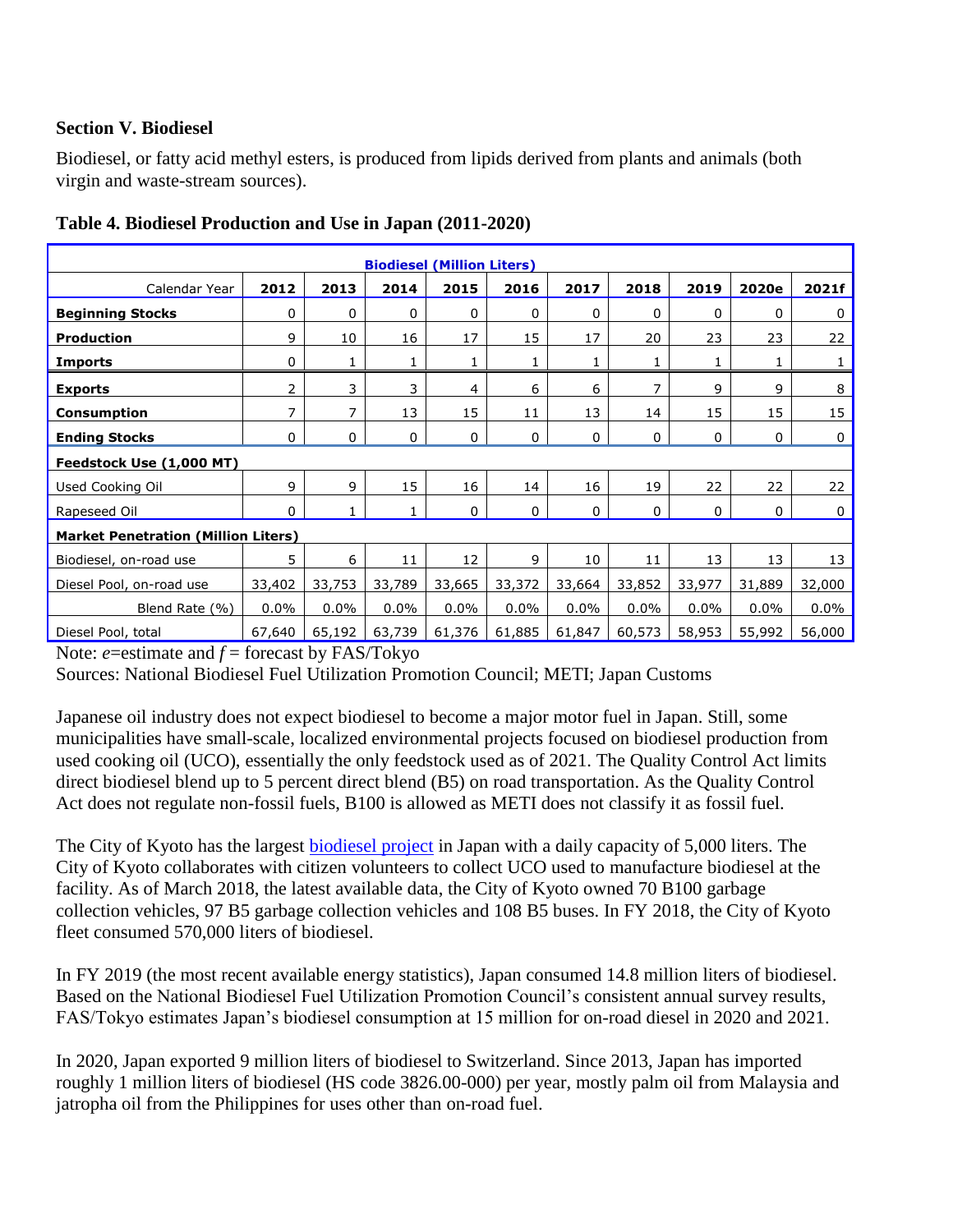## **Section VI. Advanced Biofuels**

As of October 2021, Japan does not commercially produce or consume any advanced biofuels despite some demonstrations with domestically produced and imported advanced biofuels. However, GOJ plans to promote sustainable aviation fuel (SAF) as a way to reduce GHG emissions from domestic and international flights.

For international flights, in line with the Carbon Offsetting and Reduction Scheme for International Aviation (CORSIA)<sup>14</sup> of the International Civil Aviation Organization (ICAO), by 2030, the Ministry of [Land, Infrastructure, Transport and Tourism \(MLIT\) Civil Aviation Bureau](https://www.mlit.go.jp/common/001407977.pdf) estimates Japanese airports will use 10.9-12.3 billion liters of jet fuels, of which 2.5-5.6 billion liters should be SAF. In FY 2019, Civil Aviation Bureau of MLIT estimated international flights (both inbound and outbound) by Japanese carriers consumed 6.05 billion liters of jet fuels. There is no publicly available data on SAF consumption by Japan-bound international flights.

For domestic flights, METI aims to introduce new SAF measures in the 2022 version of the Sophisticated Act and to commercialize domestically produced SAF by 2030. In FY 2019, Japanese domestic flights consumed 4.19 billion liters of jet fuels, which accounted for approximately 5 percent of GHG emissions in Japan's transportation sector (Table 1).

Japanese airliners have begun utilizing SAF in international flights as a proof of concept. In 2018-2019, both All Nippon Airline (ANA) and Japan Airline (JAL) used SAF for inbound flights from San Francisco. On October 2020, ANA used SAF produced by Neste and imported from Finland for outbound flights from Tokyo Haneda and Narita airports. In the near future, ANA expects to establish a stable SAF supply line from Neste's Singaporean facility.

| Company Name                | Feedstock             | Technology        | Projected<br>Commercialization |
|-----------------------------|-----------------------|-------------------|--------------------------------|
| Mitsubishi Power            | Paper sludge, sawdust | Gasification, FT  | 2030                           |
| Biomaterial in Tokyo (Bits) | Wasted pulp           | <b>ATJ</b>        | 2030                           |
| <b>THI</b>                  | Botryococcus (algae)  | Algae cultivation | 2030                           |
| <b>Chitose Laboratory</b>   | Chlorella (algae)     | Algae cultivation | 2030                           |
| Euglena                     | Euglena (protozoa)    | Algae cultivation | 2030                           |
| J-Power                     | Diatoms (algae)       | Algae cultivation | 2030                           |
|                             |                       |                   |                                |

#### **Table 5. Ongoing Japanese SAF Projects Supported by NEDO**

Note: FT means Fischer-Tropsch process, ATJ means Alcohol-to-Jet process

 $\overline{\phantom{a}}$ 

In FY 2021, METI provided 5.58 billion yen (\$51 million) to the [bio-jet fuel technology research and](https://www.nedo.go.jp/activities/ZZJP_100127.html)  [development projects](https://www.nedo.go.jp/activities/ZZJP_100127.html) (Table 5) of the New Energy and Industrial Technology Development

<sup>&</sup>lt;sup>14</sup> ICAO adopted CORSIA in October 2016. CORSIA uses market-based policy instruments to offset GHG emissions. Aircraft operators have to purchase carbon credits from the carbon market. The scheme is voluntary for all member countries including Japan until 2027.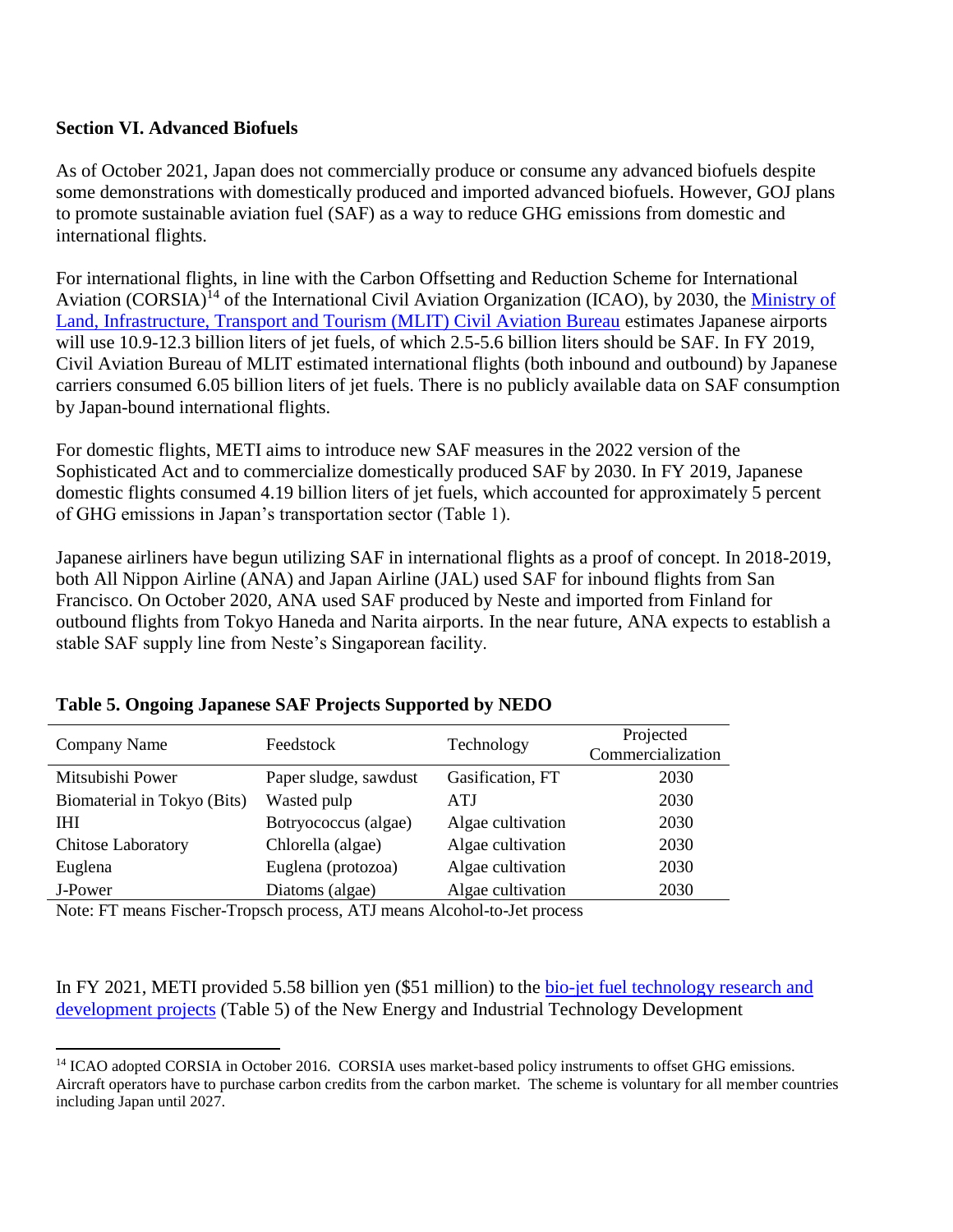Organization (NEDO). The projects funded trial utilization of [domestically produced SAFs in a few](https://www.nedo.go.jp/english/news/AA5en_100437.html)  [domestic commercial flights](https://www.nedo.go.jp/english/news/AA5en_100437.html)<sup>15</sup> .

METI plans to utilize the 2 trillion yen (approximately \$18 billion) [Green Innovation Fund](https://www.meti.go.jp/press/2020/03/20210312003/20210312003-1.pdf) to support research, development and commercialization of environmentally innovative projects, such as developing e-fuels and SAF, for 10 years. GOJ aims to commercialize e-fuels by 2040.

#### **Section V. Biomass for Power and Heat**

#### **Consumption**

Japan's biomass consumption, reflected in FIT payments, is growing. In 2020, total biomass FIT payments reached 480 billion yen  $(\$4.36 \text{ billion}^{16})$  (Figure 6). These 2020 payments represent 18.1 million MWh of biomass-generated electricity. Since 2017, FIT payment has increased about 26 percent each year.



**Figure 6. Annual FIT Paid to Biomass Energy Producers and Electricity Generated**

Source: [ANRE](https://www.fit-portal.go.jp/PublicInfoSummary)

According to [ANRE,](https://www.fit-portal.go.jp/PublicInfoSummary) by the end of March 2021, 201 woody biomass power plants<sup>17</sup> generated 2,888 MW of electricity. ANRE approved an additional 193 biomass plants by March 2021, the latest available information. Together existing and approved biomass power plants would bring the total operational capacity to 7,394 MW.

 $16$  \$1USD =110 yen

 $\overline{\phantom{a}}$ 

<sup>&</sup>lt;sup>15</sup> These included: JAL flight 515 from Tokyo-Haneda to Sapporo with algae-based SAF (938 liters included 1 liter neat SAF) and woody cellulose-based SAF (2,195 liters included 283 liters of neat SAF) and ANA flight 031 from Tokyo-Haneda to Osaka-Itami with algae-based SAF (988 liters included 38 liters of neat SAF). The SAF used met international standards ASTM D7566 and D1655.

<sup>&</sup>lt;sup>17</sup> The total includes 90 unutilized domestic wood power plants, 76 general wood power plans, and 35 salvaged lumber power plants.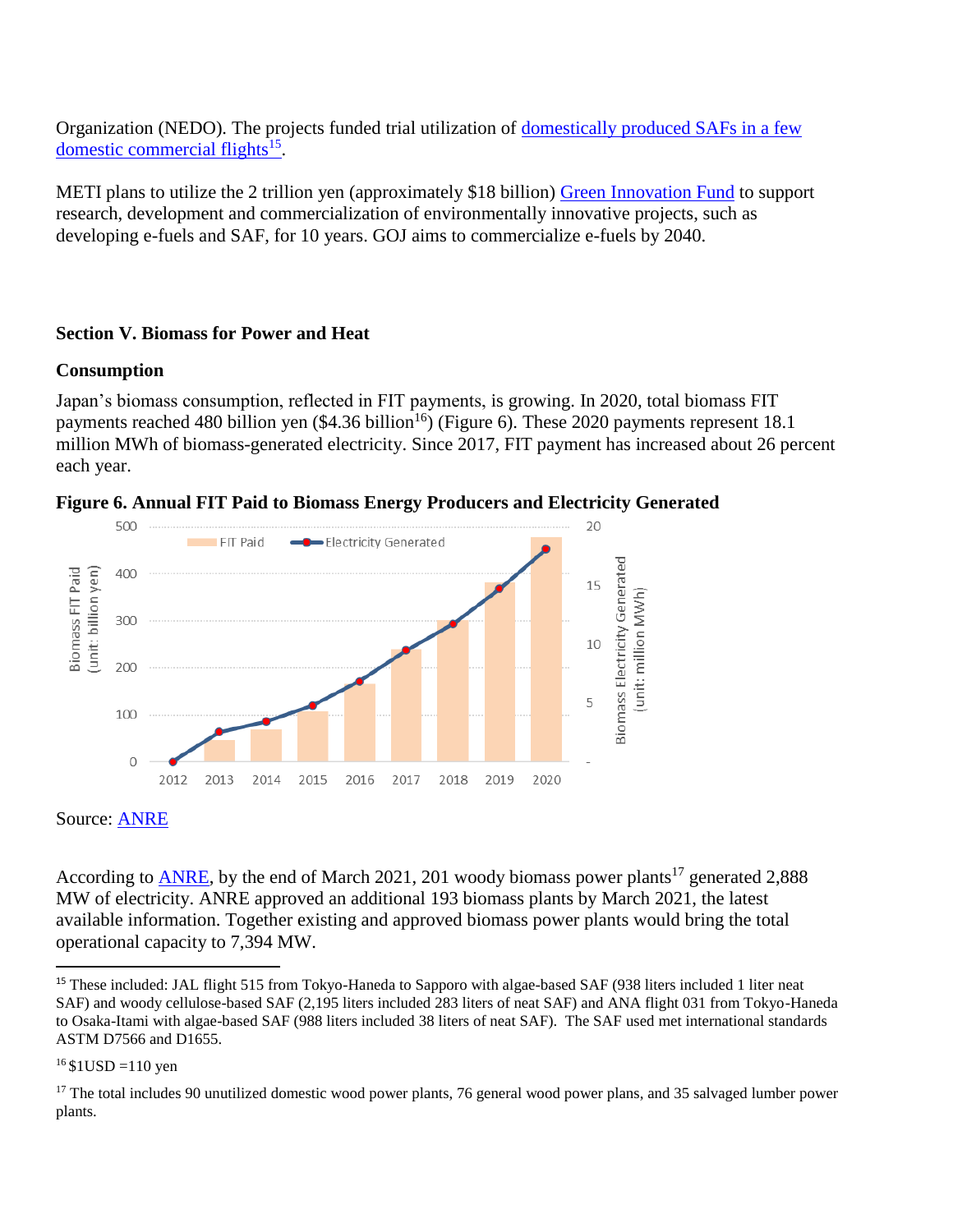When a company requested financing for a new biomass power plant, banks typically asked the company to make a long-term contract to procure biomass from a large Japanese trading house to mitigate operational risk. Therefore, large biomass power plants have already largely contracted their biomass feed stock for the next 15-20 years. Industry experts believe that it is unlikely that new largescale biomass power projects will be proposed under the lower FIT rate in place since 2017.

Ministry of Agriculture, Forestry and Fisheries (MAFF)'s Forestry Agency collects biomass consumption data from Japanese power plants, co-generation plants and boilers. Between 2015 and 2020, total biomass consumption increased by around 90 percent to 15.9 million bone-dry metric tons (BDt) (Figure 7). So far, salvaged lumber is the most common source of biomass for power generation. Yet, due to a stagnant construction market, the supply of salvaged lumber is not expected to grow. Similarly, as lumber production levels off, chips from lumber production are not expected to meet the projected rise in biomass demand. Although Japan continues to harvest more trees for forest thinning, the Forestry Agency forecasts that the rapidly growing biomass demand will outstrip the domestic supply. Woody biomass imports will be critical to meet Japan's growing demand in the long term.



**Figure 7. Woody Biomass Consumption for Electricity and Heat in Japan**

Note: FAS/Tokyo estimated bone-dry metric ton (BDt) values from trade statistics under the assumption of 15 percent moisture in imported biomass and 20 percent moisture in PKS. They are consumed not only by power plants, but also by co-generation plants and boilers. Other domestic woody biomass data for 2020 is unavailable as of October 2021 so FAS/Tokyo estimated using past average.

## **Production**

Sources: Forestry Agency; Japan Customs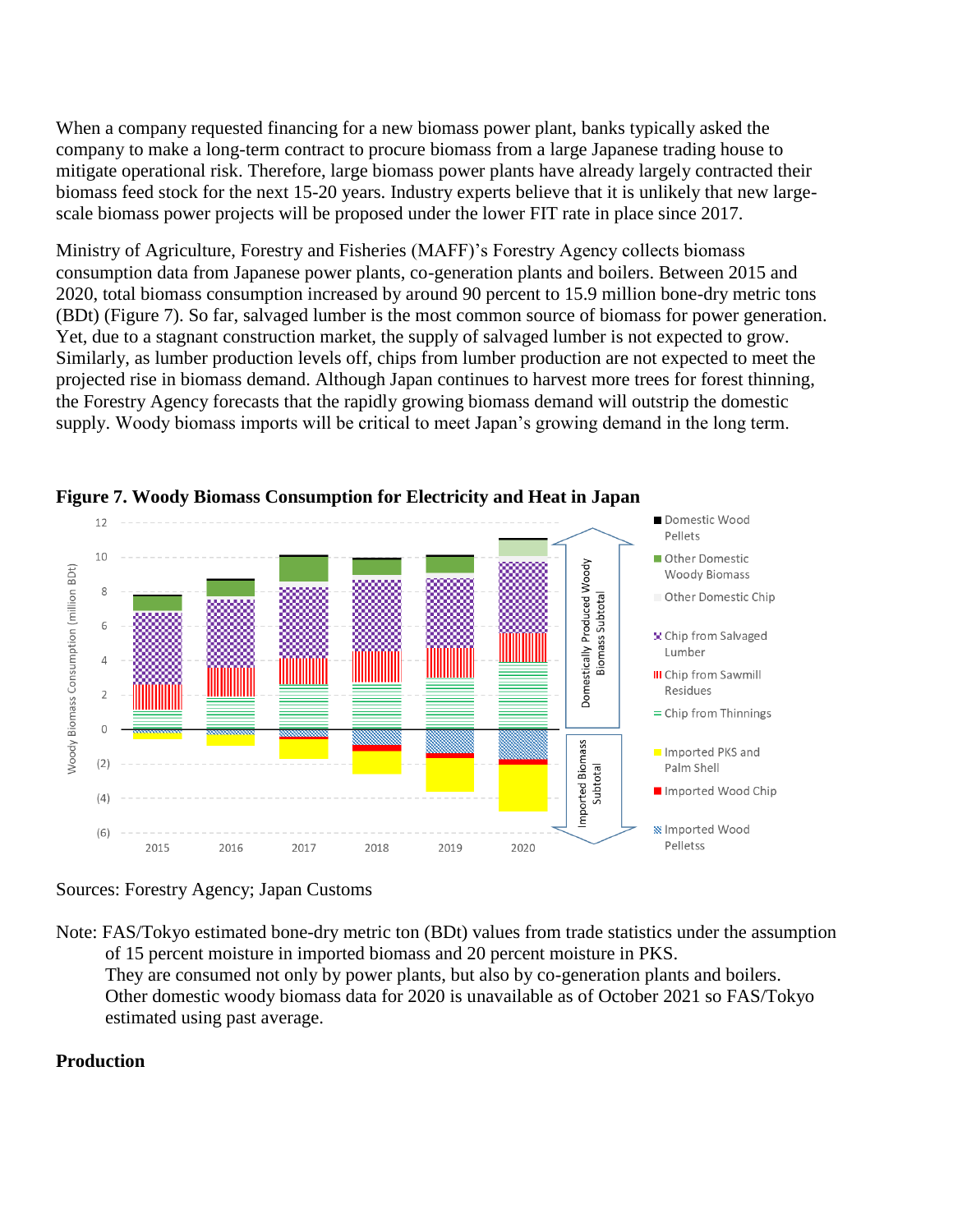GOJ's GHG emission target largely relies on carbon sink by land use, land use change, and forestry (LULUCF) through domestic forest thinning operations. Japan set aside 120 billion yen (\$1.1 billion) per year for thinning and selective logging on about 520,000 hectares of private and public land. Wood yielded from these operations is used in construction and power generation (see [JA9098](https://www.fas.usda.gov/data/japan-japanese-new-forest-management-system-increase-log-production) for details on forestry policy). Japan more than tripled its consumption of wood chips from thinnings, mostly by small-scale biomass power plants and boilers, from 2015 to 3.9 million BDt in 2020.

Domestic pellet production relies on small producers in mountainous regions targeting residential wood stoves in Japan's northern regions. Japan produced 149,000 MT of wood pellets in 2020. On November 9, 2021, MAFF proposed a new Japanese Agricultural Standard (JAS) for non-commercial wood pellet fuel (see [JA2021-0148\)](https://www.fas.usda.gov/data/japan-japan-proposes-new-jas-standards-wood-pellets-non-industrial-use).

#### **Trade**

Japan's growing wood pellet imports reflect more large-scale biomass power plants becoming operational. In 2020, Japan imported 2.02 million MT of wood pellets (Table 6), of which 58 percent came from Vietnam and 29 percent came from Canada. Imports of cheaper wood pellets from fastgrowing species (e.g., acacia, eucalyptus) from plantation forests in Asian countries, especially Vietnam and Malaysia, have been on the rise. The average import prices for wood pellets (HS: 4401.31-000) are \$207.74/MT from the United States, \$204.68/MT from Canada, \$162.35/MT from Vietnam and \$156.46/MT from Malaysia<sup>18</sup>. In January 2021, Japan received the first commercial shipment of U.S. wood pellets. [Enviva,](https://s28.q4cdn.com/898203682/files/doc_presentation/2021/08/18/EVA-Investor-Presentation-August-17-2021-FINAL.pdf) the world's largest wood pellet manufacturer, announced plans to export over 3 million MT of U.S. wood pellets a year to Japan by 2025. If fully realized, this would propel the United States into a leading position in the Japanese wood pellet market.

Since the introduction of the FIT program, PKS imports have increased exponentially (see [JA2020-](https://www.fas.usda.gov/data/japan-clarifying-japanese-imports-palm-kernel-residues) [0110\)](https://www.fas.usda.gov/data/japan-clarifying-japanese-imports-palm-kernel-residues). Medium-sized biomass power plants use PKS as a stable and inexpensive biomass fuel to qualify for the FIT program. Japan's 2020 PKS and palm shell imports increased 41.8 percent from 2018 to reach 3.4 million MT. Japan will require RSB and GGL certification on FIT-eligible PKS from April  $2024^{19}$ .

Some large efficient power plants pulverize feedstock so prefer wood pellets and cannot accept PKS or wood chip. [Japan](https://www.fas.usda.gov/data/japan-oilseeds-and-products-annual-5) also uses palm stearin oil for power generation under the FIT program (see Japan [Oilseeds](https://www.fas.usda.gov/data/japan-oilseeds-and-products-annual-5) Annual for more detail).

 $\overline{\phantom{a}}$ <sup>18</sup> Heating values of acacia pellets vary, but they are typically lower than those of North American wood pellets.

<sup>&</sup>lt;sup>19</sup> Since PKS suppliers were not ready to adopt stricter certification, METI postponed this from April 2023 in order to avoid procurement disturbance.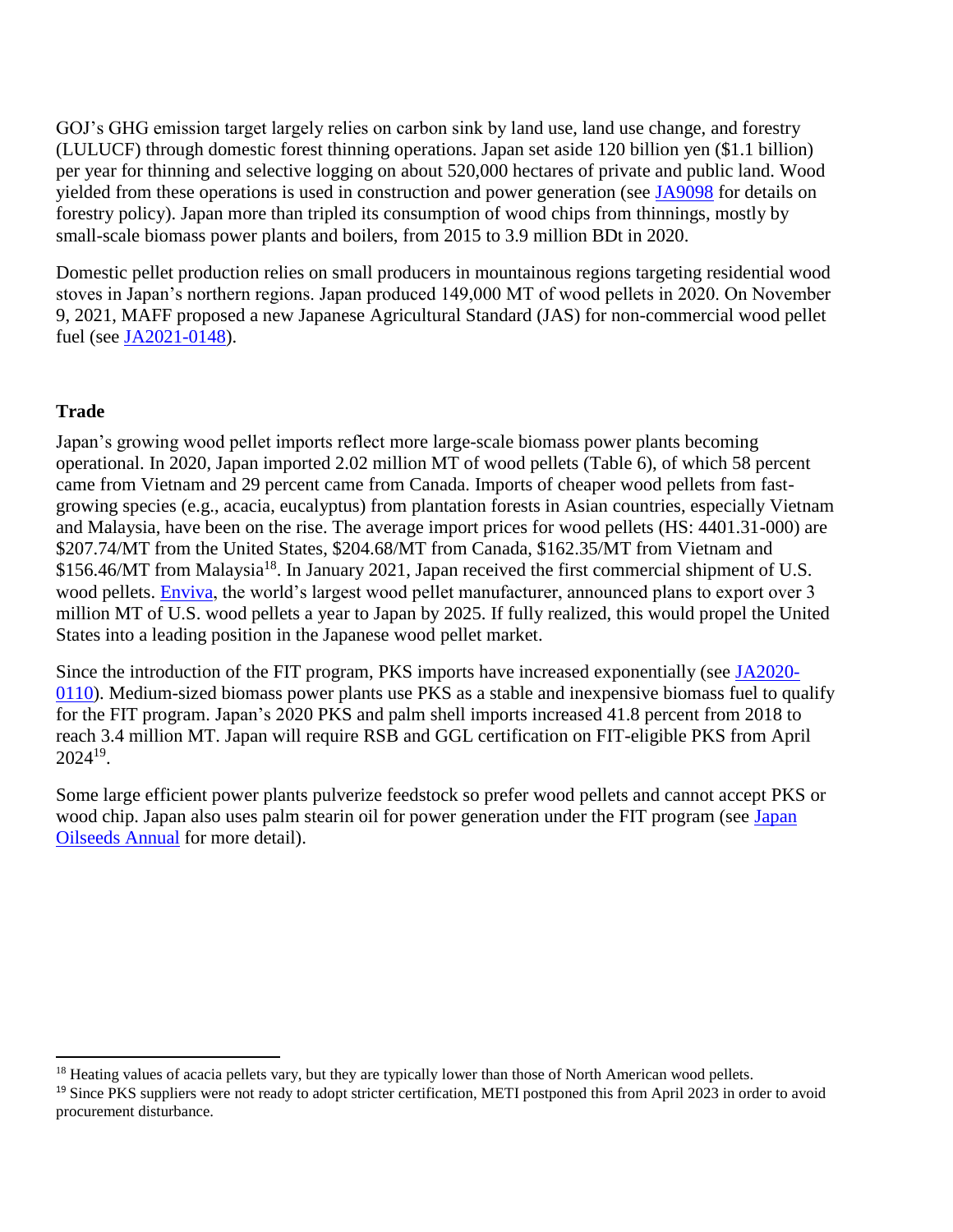| Wood Pellets (1,000 MT)                                                       |      |      |      |      |      |       |       |       |       |       |  |
|-------------------------------------------------------------------------------|------|------|------|------|------|-------|-------|-------|-------|-------|--|
| Calendar Year                                                                 | 2012 | 2013 | 2014 | 2015 | 2016 | 2017  | 2018  | 2019  | 2020  | 2021f |  |
| <b>Beginning Stocks</b>                                                       | 5    | 7    | 8    | 9    | 15   | 19    | 26    | 50    | 75    | 95    |  |
| <b>Production</b>                                                             | 98   | 110  | 126  | 120  | 120  | 127   | 131   | 147   | 149   | 150   |  |
| <b>Imports</b>                                                                | 72   | 84   | 97   | 232  | 347  | 506   | 1,060 | 1,614 | 2,028 | 3,000 |  |
| <b>Exports</b>                                                                | 3    | 5    | 4    | 0    | 0    | 0     | 0     | 0     |       |       |  |
| <b>Consumption</b>                                                            | 165  | 188  | 218  | 346  | 463  | 626   | 1,167 | 1,736 | 2,156 | 3,134 |  |
| <b>Ending Stocks</b>                                                          | 7    | 8    | 9    | 15   | 19   | 26    | 50    | 75    | 95    | 110   |  |
| <b>Production Capacity</b>                                                    |      |      |      |      |      |       |       |       |       |       |  |
| Number of Plants                                                              | 109  | 120  | 142  | 142  | 148  | 147   | 154   | 147   | 137   | 135   |  |
| Reference: Estimated Non-Wood Biomass Imports for Power Generation (1,000 MT) |      |      |      |      |      |       |       |       |       |       |  |
| Palm Kernel Shell                                                             | 26   | 121  | 250  | 468  | 797  | 1,430 | 1,706 | 2,452 | 3,396 | 4,020 |  |
| Palm Stearin Oil                                                              | 0    | 0    | 0    | 21   | 31   | 94    | 120   | 137   | 49    | 0     |  |

#### **Table 6. Supply and Demand of Wood Pellets**

Note: f=forecast by FAS/Tokyo. Unit is wet metric ton, not dry ton.

Palm kernel shell includes HS codes 2306.60-000 and 1404.90-200 from Malaysia and Indonesia. Palm stearin oil for human consumption was estimated and subtracted from the above figures. Sources: Forestry Agency; Japan Customs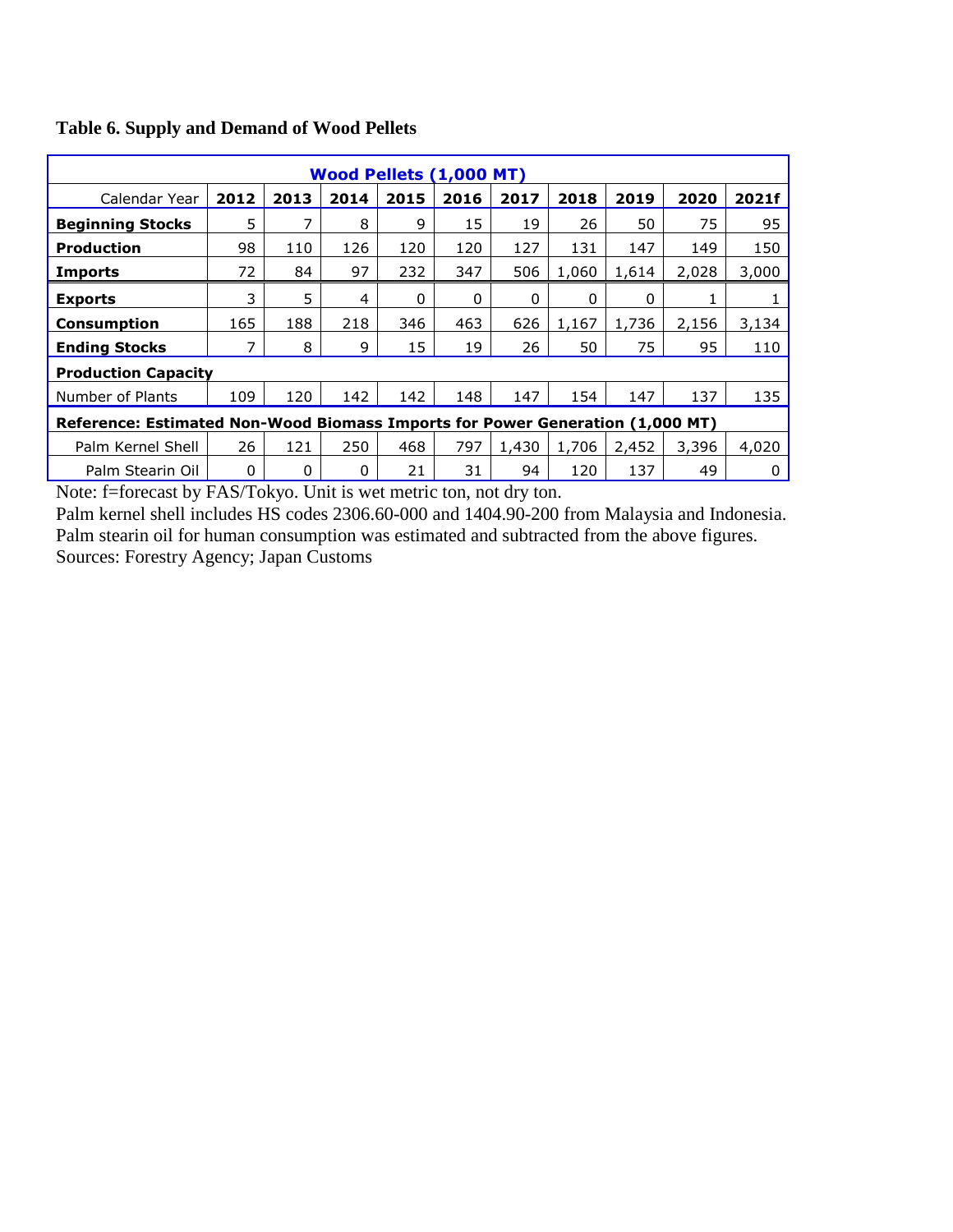#### **Section VII. Notes on Statistical Data**

#### **General Terms**

ATJ: alcohol-to-jet process to produce SAF Bioethanol: ethanol produced from biomass, forestry and other biomass feedstock Biodiesel: fatty acid methyl ester produced from both animal or plant lipids, both virgin (first time use) or waste streams (such as used cooking oils) Bio-ETBE: ETBE made from bioethanol B3, B5: blend of biodiesel with petroleum diesel with the number indicating the maximum percentage by volume of biodiesel in the blend. B100: 100 percent pure biodiesel. CCUS: carbon capture, utilization and storage CPTPP: Comprehensive and Progressive Agreement for Trans-Pacific Partnership CI Value: carbon intensity value, a value measuring GHG emissions released when consuming products (e.g., ethanol, gasoline). This value is derived from LCA. The unit of value is g-CO2e/MJ. CORSIA: Carbon Offsetting and Reduction Scheme for International Aviation E3: blend of 97 percent gasoline and 3 percent bioethanol E10: blend of 90 percent gasoline and 10 percent bioethanol e-fuels: electrofuels made from carbon dioxide and hydrogen EPA: economic partnership agreement ETBE: Ethyl Tert-Butyl Ether EV: electric vehicle FCV: fuel cell vehicle FIT: Feed-in Tariff FIP: Feed-in Premium FT: the Fischer–Tropsch process to produce SAF FY: Japanese fiscal year (April-March), for example, FY 2021 is April 2021 – March 2022. GHG: greenhouse gas LCA: life cycle assessment LULUCF: land use, land-use change, and forestry HS: harmonized system of tariff schedule codes INDC: intended nationally determined contribution JAS: Japanese Agricultural Standard JIS: Japanese Industrial Standard PKS: palm kernel shell RPS: renewable portfolio standard SAF: sustainable aviation fuel UCO: used cooking oil USJTA: U.S.-Japan Trade Agreement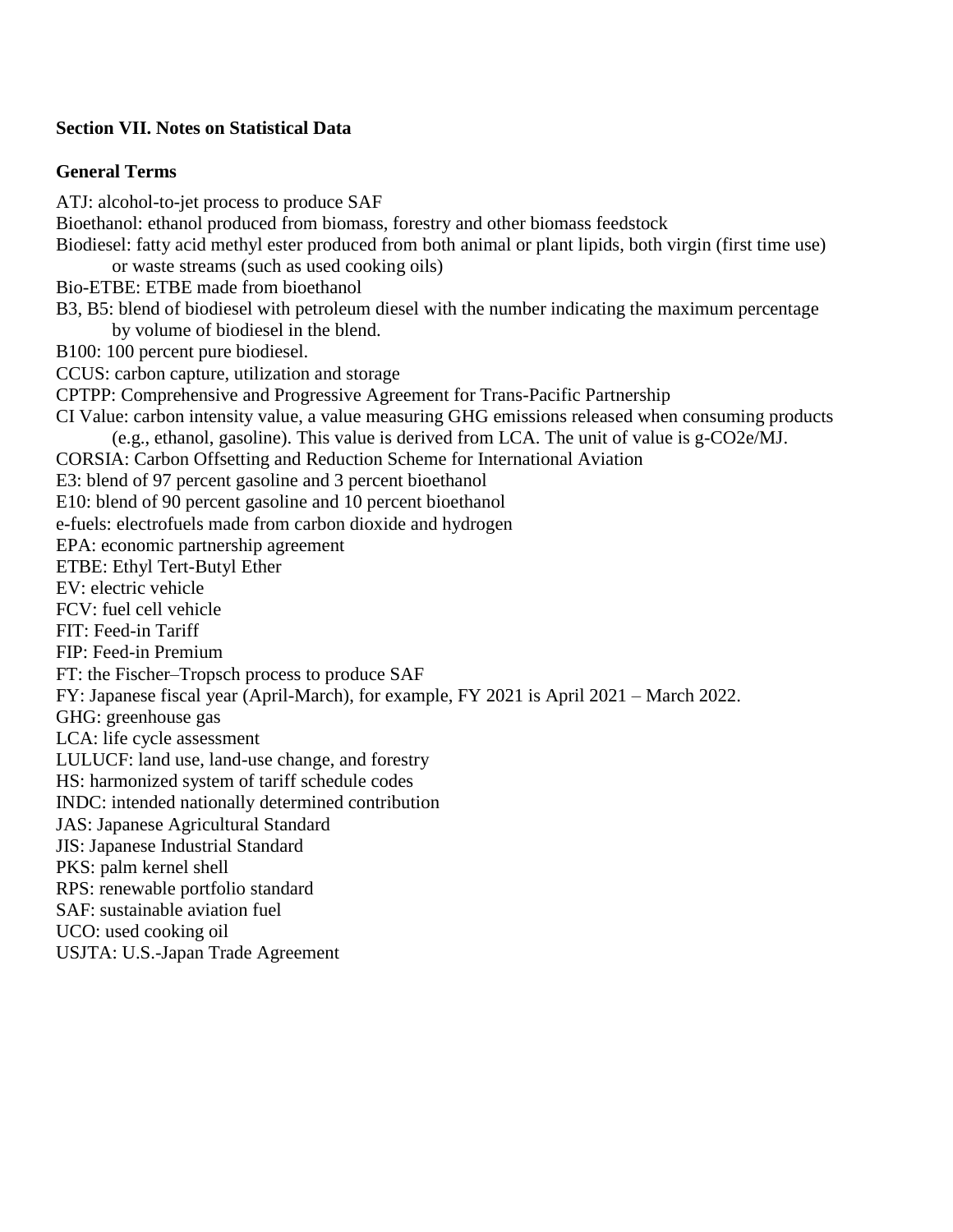# **Units**

BDt: bone-dry metric ton, bone-dry means 0 percent moisture content in the product. We assume wood pellets contain 15 percent (i.e.,  $1MT$  of wood pellet = 0.85 BDt) and PKS contain 20 percent moisture (i.e.,  $1MT$  of  $PKS = 0.8$  BDt).  $g$ -CO<sub>2</sub>eq: grams of carbon dioxide equivalent of GHG emission GJ: gigajoule,  $1 \text{ GJ} = 1,000,000,000$  joule = 1,000 MJ GW: gigawatt l: liter,  $1l = 0.264$  gallon LOE: liters of crude oil equivalent kW: kilowatt kWh: kilowatt hour,  $1$  kWh =  $1$  kW x 1 hour MJ: megajoule,  $1 \text{ MJ} = 1,000,000$  joule MT: metric ton,  $1 \text{ MT} = 1,000 \text{ kg} = 2,204.6 \text{ pounds} = 1.1 \text{ short ton}$ MT-CO2eq: metric ton CO2 equivalent of GHG emission MMT: million metric ton MW: megawatt 1 MW=  $1,000$  kW MWh: megawatt hour,  $1 \text{ MWh} = 1 \text{ MW} \times 1 \text{ hour}$ TJ: terajoule,  $1 \text{ TJ} = 1000 \text{ GJ}$ 

# **Organizations and Companies**

ANA: All Nippon Airline ANRE: The Agency for Natural Resources and Energy of METI ASEAN: Association of South‐East Asian Nations EU: European Union FAS/Tokyo: Tokyo Office of Agricultural Affairs of the Foreign Agriculture Service GGL: Green Gold Label GOJ: The Government of Japan ICAO: The International Civil Aviation Organization IMO: International Maritime Organization JA Zen-noh: National Federation of Agricultural Co-operative Associations JAL: Japan Airline JBSL: Japan Biofuels Supply LLP MAFF: The Ministry of Agriculture, Forestry and Fisheries METI: The Ministry of Economy, Trade and Industry MLIT: The Ministry of Land, Infrastructure, Transport and Tourism NEDO: New Energy and Industrial Technology Development Organization PAJ: Petroleum Association of Japan RSB: The Roundtable on Sustainable Biomaterials RSPO: The Roundtable on Sustainable Palm Oil UNFCCC: The United Nations Framework Convention on Climate Change